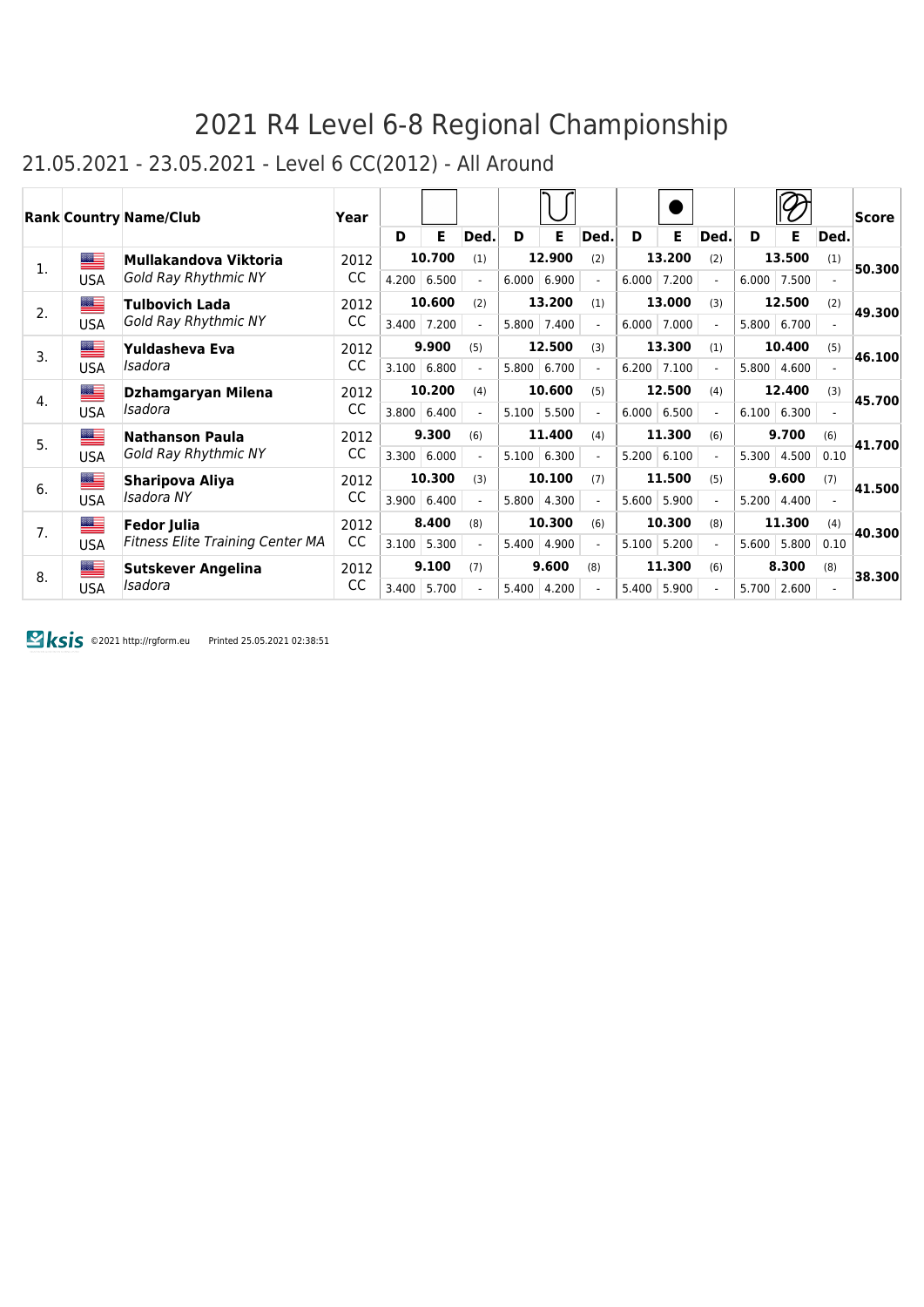#### 21.05.2021 - 23.05.2021 - Level 6 CC(2011) - All Around

|     |                  | <b>Rank Country Name/Club</b>                            | Year      |       |               |                |       |               |                             |       |               |                |       |                    |                | <b>Score</b> |
|-----|------------------|----------------------------------------------------------|-----------|-------|---------------|----------------|-------|---------------|-----------------------------|-------|---------------|----------------|-------|--------------------|----------------|--------------|
|     |                  |                                                          |           | D     | E             | Ded.           | D     | E             | Ded.                        | D     | Е             | Ded.           | D     | Е                  | Ded.           |              |
| 1.  |                  | <b>Chulyakov Amaliya</b>                                 | 2011      |       | 10.800        | (1)            |       | 12.100        | (1)                         |       | 13.300        | (1)            |       | 12.500             | (1)            | 48.700       |
|     | <b>USA</b>       | Isadora                                                  | CC        |       | $3.800$ 7.000 | $\overline{a}$ |       | 5.600   6.500 | $\overline{a}$              |       | $6.000$ 7.300 | $\overline{a}$ |       | 5.700 6.800        |                |              |
| 2.  | ≝                | <b>Zarichny Eva</b>                                      | 2011      |       | 10.100        | (3)            |       | 10.300        | (5)                         |       | 11.200        | (3)            |       | 12.300             | (2)            | 43.900       |
|     | <b>USA</b>       | Isadora NY                                               | <b>CC</b> | 3.900 | 6.200         | $\blacksquare$ | 5.500 | 4.800         | $\mathcal{L}^{\mathcal{L}}$ | 6.200 | 5.000         | $\blacksquare$ |       | $6.700$ 5.700      | 0.10           |              |
| 3.  | █≡               | Levin Veronika                                           | 2011      |       | 9.100         | (5)            |       | 10.800        | (3)                         |       | 11.700        | (2)            |       | 11.000             | (3)            | 42.600       |
|     | <b>USA</b>       | Isadora                                                  | CC        | 3.600 | 5.500         |                | 5.000 | 5.800         |                             |       | 5.600   6.100 |                |       | $6.200 \mid 4.800$ |                |              |
|     | ▆▆               | <b>Asulin Milli</b>                                      | 2011      |       | 9.500         | (4)            |       | 10.400        | (4)                         |       | 10.400        | (6)            |       | 10.700             | (5)            |              |
| 4.  | <b>USA</b>       | <b>MatchPoint NYC</b>                                    | CC        | 3.300 | 6.200         | $\overline{a}$ | 5.600 | 4.800         |                             | 4.800 | 5.600         |                |       | $5.800 \mid 4.900$ |                | 41.000       |
|     | ▆▆               | Korostyshevski Mikaela                                   | 2011      |       | 10.300        | (2)            |       | 9.600         | (7)                         |       | 10.700        | (4)            |       | 10.200             | (7)            |              |
| 5.  | <b>USA</b>       | <b>Gold Ray Rhythmic NY</b>                              | CC        | 3.700 | 6.600         | $\overline{a}$ | 5.200 | 4.400         | $\overline{a}$              | 5.000 | 5.700         | $\overline{a}$ | 5.300 | 4.900              |                | 40.800       |
|     | █▆               | <b>Tieu Chloe</b>                                        | 2011      |       | 8.200         | (10)           |       | 9.100         | (11)                        |       | 10.500        | (5)            |       | 11.000             | (3)            |              |
| 6.  | <b>USA</b>       | <b>Fitness Elite Training Center MA</b>                  | CC        | 2.900 | 5.300         |                | 5.100 | 4.000         |                             | 5.200 | 5.300         |                | 5.100 | 5.900              |                | 38.800       |
|     |                  | <b>Trokel Alexandra</b>                                  | 2011      |       | 8.800         | (6)            |       | 9.900         | (6)                         |       | 9.600         | (7)            |       | 10.000             | (8)            |              |
| 7.  | █▆<br><b>USA</b> | New York Rhythmics Academy,                              | CC        | 3.000 | 5.800         | $\overline{a}$ |       | 4.600         | $\overline{a}$              | 4.900 | 4.700         | $\overline{a}$ | 5.300 | 4.700              |                | 38.300       |
|     |                  | Inc NY                                                   |           |       |               |                | 5.300 |               |                             |       |               |                |       |                    | $\overline{a}$ |              |
| 8.  | █≡               | <b>Fishgoyt Angelique</b><br>New York Rhythmics Academy, | 2011      |       | 8.600         | (7)            |       | 11.100        | (2)                         |       | 8.000         | (12)           |       | 9.700              | (9)            | 37.400       |
|     | <b>USA</b>       | Inc NY                                                   | CC        | 2.900 | 5.700         |                | 5.700 | 5.400         |                             | 4.400 | 3.600         |                | 5.300 | 4.400              |                |              |
|     | █▆               | <b>Yezhov Victoria</b>                                   | 2011      |       | 8.500         | (8)            |       | 9.300         | (8)                         |       | 8.800         | (10)           |       | 10.300             | (6)            |              |
| 9.  | <b>USA</b>       | <b>Gold Ray Rhythmic NY</b>                              | CC        | 2.900 | 5.600         | $\overline{a}$ | 4.400 | 4.900         | $\overline{a}$              | 5.000 | 3.800         | $\overline{a}$ |       | $5.000$ 5.300      |                | 36.900       |
|     | <b>Bea</b>       | <b>Bartsevich Adriana</b>                                | 2011      |       | 8.000         | (11)           |       | 9.200         | (10)                        |       | 9.300         | (8)            |       | 8.700              | (10)           |              |
| 10. | <b>USA</b>       | OK Rhythmic Empire MA                                    | CC        | 2.400 | 5.600         |                | 5.000 | 4.200         |                             | 4.500 | 4.800         |                | 4.600 | 4.100              |                | 35.200       |
|     | ▇                | <b>Palermo Angie</b>                                     | 2011      |       | 8.000         | (11)           |       | 9.300         | (8)                         |       | 9.000         | (9)            |       | 7.500              | (11)           |              |
| 11. | <b>USA</b>       | <b>Boston Rhythmic MA</b>                                | CC        | 2.200 | 5.800         | $\overline{a}$ | 4.800 | 4.500         |                             | 4.400 | 4.600         |                | 4.300 | 3.200              |                | 33.800       |
|     | ▓≡               | Rahmatova Sabrina                                        | 2011      |       | 8.500         | (8)            |       | 7.500         | (12)                        |       | 8.400         | (11)           |       | 5.400              | (12)           |              |
| 12. | <b>USA</b>       | <b>MatchPoint NYC NY</b>                                 | CC        | 2.900 | 5.600         |                | 4.800 | 2.700         |                             | 4.300 | 4.100         |                | 4.400 | 1.100              | 0.10           | 29.800       |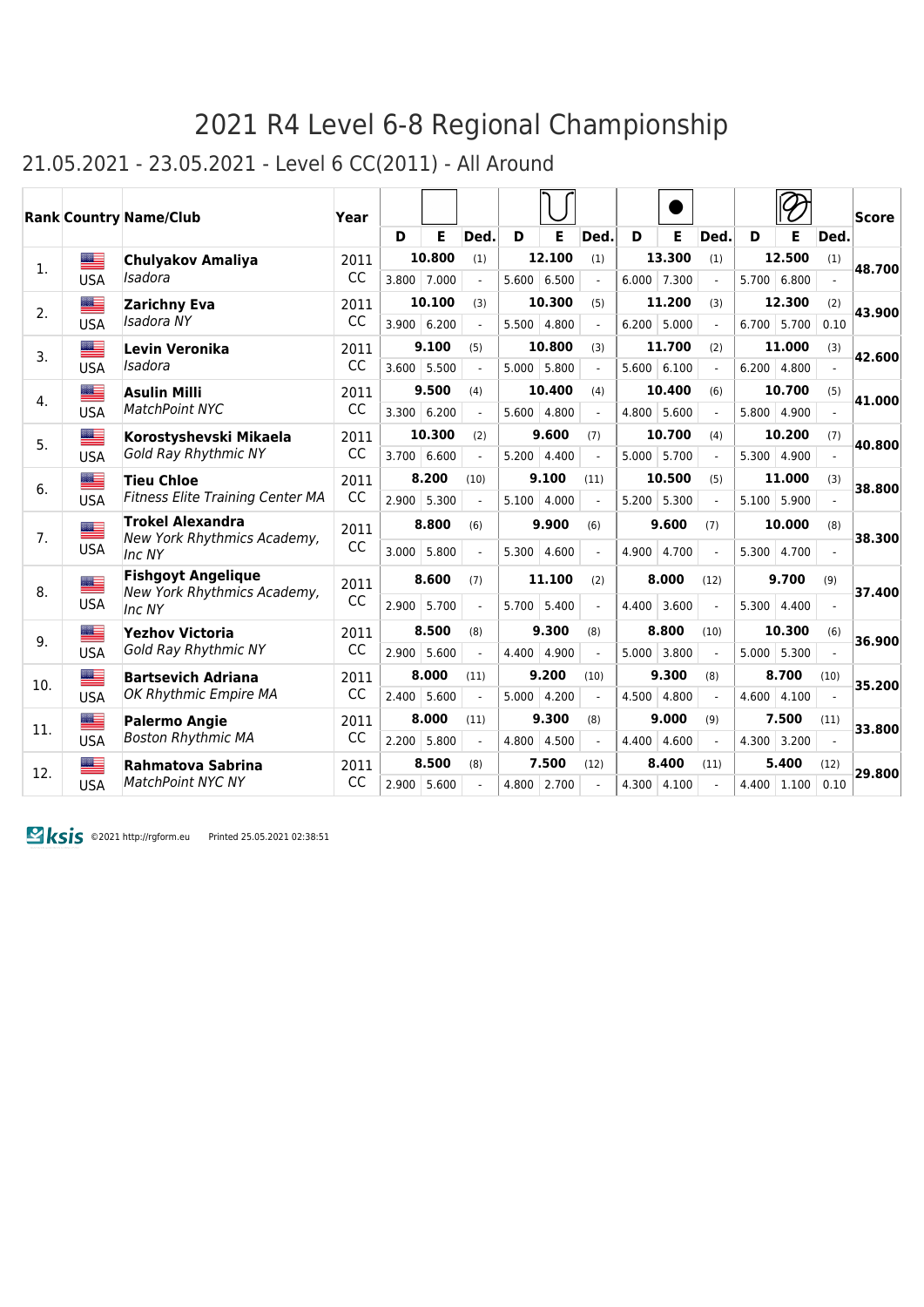### 21.05.2021 - 23.05.2021 - Level 6 JrA(2009) - All Around

|    |            | <b>Rank Country Name/Club</b>                       | Year |       |        |                          |       |        |                          |       |        |                          |       |               |      | Score  |
|----|------------|-----------------------------------------------------|------|-------|--------|--------------------------|-------|--------|--------------------------|-------|--------|--------------------------|-------|---------------|------|--------|
|    |            |                                                     |      | D     | Е      | Ded.                     | D     | Е      | Ded.                     | D     | Е      | Ded.                     | D     | Ε             | Ded. |        |
| 1. | ▆          | Xia Lydia                                           | 2009 |       | 10.300 | (1)                      |       | 10.500 | (2)                      |       | 11.000 | (1)                      |       | 11.100        | (1)  | 42.900 |
|    | USA        | <b>Empire Rhythmic Gymnastics NY</b>                | JrA  | 3.600 | 6.700  |                          | 5.500 | 5.100  | 0.10                     | 5.800 | 5.200  | $\blacksquare$           |       | $5.600$ 5.500 |      |        |
| 2. | █          | <b>Wofsey Sofia</b><br>H.O.P.E. Rhythmic Gymnastics | 2009 |       | 9.900  | (2)                      |       | 12.100 | (1)                      |       | 9.900  | (4)                      |       | 10.600        | (2)  | 42.500 |
|    | <b>USA</b> | CТ                                                  | JrA  | 3.200 | 6.700  | $\overline{a}$           | 5.700 | 6.400  | $\overline{a}$           | 5.000 | 4.900  | $\blacksquare$           | 5.400 | 5.200         |      |        |
| 3. | █▆         | Gezalian Viktoria                                   | 2009 |       | 8.400  | (4)                      |       | 10.200 | (3)                      |       | 10.000 | (3)                      |       | 9.300         | (3)  | 37.900 |
|    | <b>USA</b> | <b>MatchPoint NYC</b>                               | JrA  | 2.700 | 5.700  | $\overline{\phantom{a}}$ | 5.000 | 5.200  | $\overline{\phantom{a}}$ | 4.800 | 5.200  | $\overline{\phantom{a}}$ | 4.900 | 4.400         |      |        |
| 4. |            | Zinder Sonya                                        | 2009 |       | 6.700  | (7)                      |       | 8.800  | (5)                      |       | 10.900 | (2)                      |       | 9.100         | (4)  | 35.500 |
|    | USA        | Isadora                                             | JrA  | 1.700 | 5.000  |                          | 5.300 | 3.500  |                          | 5.400 | 5.500  |                          | 5.400 | 3.700         |      |        |
| 5. | ▀          | Zagaja Gabriella                                    | 2009 |       | 8.700  | (3)                      |       | 7.700  | (6)                      |       | 9.400  | (5)                      |       | 9.100         | (4)  | 34.900 |
|    | USA        | Isadora NY                                          | JrA  | 2.700 | 6.000  |                          | 4.500 | 3.200  |                          | 4.100 | 5.300  |                          | 5.000 | 4.100         |      |        |
| 6. | ██         | Roudnitsky Julia                                    | 2009 |       | 8.000  | (5)                      |       | 8.900  | (4)                      |       | 6.800  | (8)                      |       | 7.700         | (6)  | 31.400 |
|    | <b>USA</b> | Isadora NY                                          | JrA  | 2.800 | 5.200  |                          | 4.600 | 4.300  |                          | 3.800 | 3.000  |                          | 4.700 | 3.000         |      |        |
| 7. | <u>a a</u> | <b>Trewhella Sophia</b>                             | 2009 |       | 7.300  | (6)                      |       | 6.900  | (8)                      |       | 8.300  | (6)                      |       | 6.000         | (8)  | 28.500 |
|    | USA        | Isadora                                             | JrA  | 2.300 | 5.000  | $\overline{\phantom{a}}$ | 4.700 | 2.200  | $\overline{a}$           | 3.900 | 4.400  | $\overline{a}$           | 4.400 | 1.700         | 0.10 |        |
|    | ≝          | <b>Chin Valentine</b>                               | 2009 |       | 6.300  | (8)                      |       | 7.150  | (7)                      |       | 7.600  | (7)                      |       | 7.000         | (7)  |        |
| 8. | USA        | <b>WHGF NY</b>                                      | JrA  | 1.600 | 4.700  |                          | 4.900 | 2.300  | 0.05                     | 3.800 | 3.800  |                          | 4.400 | 2.600         |      | 28,050 |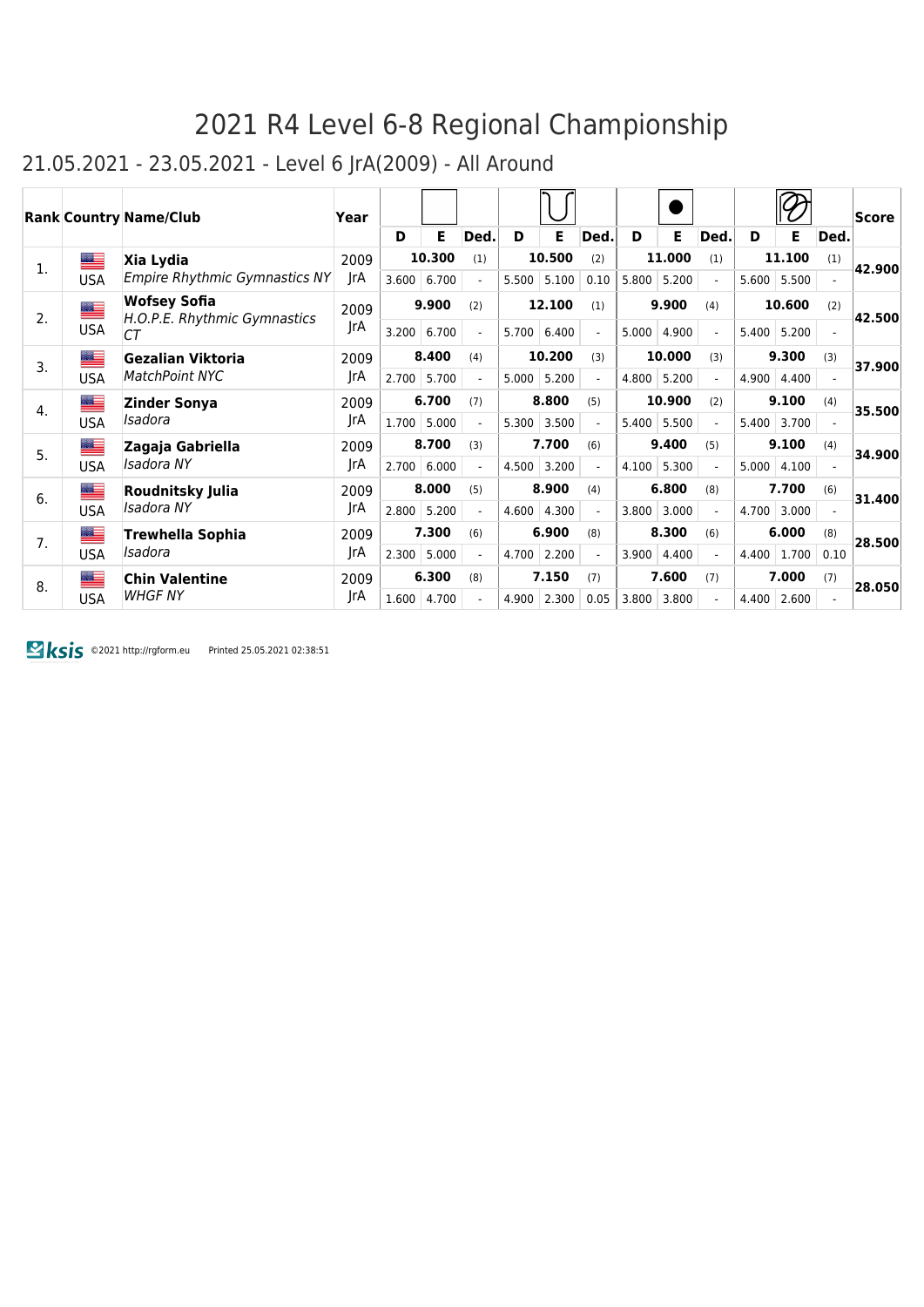#### 21.05.2021 - 23.05.2021 - Level 6 JrA Jul-Dec(2010) - All Around

|    |            | <b>Rank Country Name/Club</b> | Year |       |        |                          |       |               |                          |       |        |                |       |                    |      | Score  |
|----|------------|-------------------------------|------|-------|--------|--------------------------|-------|---------------|--------------------------|-------|--------|----------------|-------|--------------------|------|--------|
|    |            |                               |      | D     | Е      | Ded.                     | D     | Е             | Ded.                     | D     | Е      | Ded.           | D     | Е                  | Ded. |        |
| 1. | <u>e e</u> | <b>Rykov Anna</b>             | 2010 |       | 11.800 | (1)                      |       | 12.600        | (1)                      |       | 13.800 | (1)            |       | 12.500             | (2)  | 50.700 |
|    | <b>USA</b> | Isadora                       | JrA  | 4.100 | 7.700  | $\overline{\phantom{0}}$ |       | 6.100   6.500 | $\overline{\phantom{0}}$ | 6.400 | 7.400  | $\overline{a}$ |       | $6.200 \mid 6.300$ |      |        |
| 2. | ▀          | <b>Choi Alyssa</b>            | 2010 |       | 10.900 | (2)                      |       | 12.500        | (2)                      |       | 12.800 | (2)            |       | 12.900             | (1)  | 49.100 |
|    | <b>USA</b> | Empire Rhythmic Gymnastics NY | JrA  | 4.200 | 6.800  | 0.10                     | 5.800 | 6.700         | $\blacksquare$           | 6.000 | 6.800  | $\blacksquare$ | 5.900 | 7.000              |      |        |
| 3. | ██         | <b>Xie Rachel</b>             | 2010 |       | 10.400 | (4)                      |       | 11.700        | (4)                      |       | 12.000 | (4)            |       | 12.400             | (3)  | 46.500 |
|    | <b>USA</b> | OK Rhythmic Empire MA         | JrA  | 3.800 | 6.600  | $\blacksquare$           | 6.300 | 5.400         | $\blacksquare$           | 6.200 | 5.800  | $\blacksquare$ |       | 6.300   6.100      |      |        |
| 4. | █≡         | Rakova Sofia                  | 2010 |       | 10.200 | (5)                      |       | 12.000        | (3)                      |       | 11.300 | (5)            |       | 12.300             | (4)  | 45.800 |
|    | <b>USA</b> | Isadora                       | JrA  | 3.200 | 7.000  |                          | 6.000 | 6.000         |                          | 5.100 | 6.200  |                |       | 5.900   6.400      |      |        |
| 5. | ▀          | Hu Jasmin                     | 2010 |       | 10.500 | (3)                      |       | 8.600         | (6)                      |       | 12.100 | (3)            |       | 11.200             | (5)  | 42.400 |
|    | <b>USA</b> | <b>Manhattan Rhythmics NY</b> | JrA  | 3.800 | 6.700  |                          | 5.300 | 3.300         | $\overline{\phantom{0}}$ | 5.900 | 6.200  |                | 5.600 | 5.600              |      |        |
| 6. | ≝          | <b>Soskin Elizabeth</b>       | 2010 |       | 8.300  | (6)                      |       | 9.400         | (5)                      |       | 9.200  | (6)            |       | 10.400             | (6)  | 37.300 |
|    | <b>USA</b> | Isadora NY                    | JrA  | 2.900 | 5.400  | $\overline{a}$           | 5.100 | 4.300         |                          | 5.000 | 4.200  |                |       | 5.200 5.200        |      |        |
| 7. | █≡         | <b>Gurvich Rebecca</b>        | 2010 |       | 6.800  | (8)                      |       | 8.200         | (7)                      |       | 8.200  | (7)            |       | 8.600              | (8)  | 31.800 |
|    | <b>USA</b> | <b>MatchPoint NYC</b>         | JrA  | 2.200 | 4.600  | $\overline{a}$           | 4.700 | 3.500         | $\overline{a}$           | 4.500 | 3.700  | $\overline{a}$ | 5.000 | 3.600              |      |        |
| 8. | ▆▆         | <b>Clifford Chelsea</b>       | 2010 |       | 7.000  | (7)                      |       | 7.000         | (9)                      |       | 7.400  | (8)            |       | 8.700              | (7)  | 30.100 |
|    | <b>USA</b> | <b>MatchPoint NYC</b>         | JrA  | 2.000 | 5.000  | $\overline{a}$           | 4.400 | 2.600         | $\blacksquare$           | 3.600 | 3.800  | $\blacksquare$ | 4.800 | 3.900              |      |        |
| 9. | ██         | <b>Ivanova Valerie</b>        | 2010 |       | 6.600  | (9)                      |       | 7.800         | (8)                      |       | 7.300  | (9)            |       | 5.000              | (9)  | 26.700 |
|    | <b>USA</b> | <b>Boston Rhythmic MA</b>     | JrA  | 1.700 | 4.900  |                          | 4.300 | 3.500         |                          | 3.400 | 3.900  |                | 3.600 | 1.400              |      |        |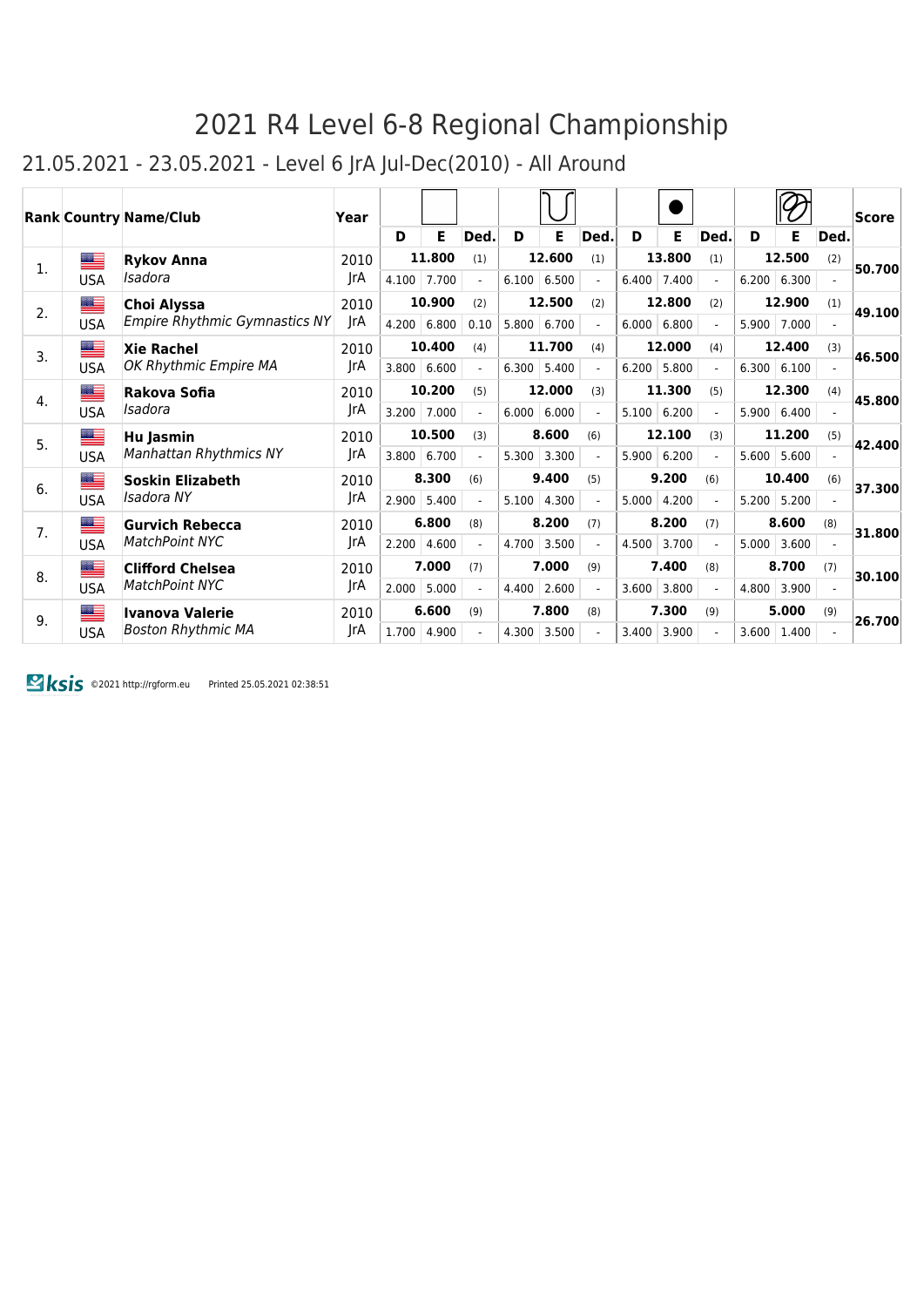#### 21.05.2021 - 23.05.2021 - Level 6 JrA Jan-Jun(2010) - All Around

|     |            | <b>Rank Country Name/Club</b>                        | Year |       |        |                          |       |               |                |       |               |                |       |               |                | Score  |
|-----|------------|------------------------------------------------------|------|-------|--------|--------------------------|-------|---------------|----------------|-------|---------------|----------------|-------|---------------|----------------|--------|
|     |            |                                                      |      | D     | Е      | Ded.                     | D     | Е             | Ded.           | D     | Е             | Ded.           | D     | Е             | Ded.           |        |
| 1.  | ▀▀         | <b>Shane Sophia</b>                                  | 2010 |       | 9.600  | (4)                      |       | 12,400        | (1)            |       | 12.600        | (1)            |       | 12.300        | (1)            | 46.900 |
|     | <b>USA</b> | MatchPoint NYC                                       | rA   | 3.400 | 6.200  | $\overline{a}$           |       | 6.100   6.300 |                |       | 5.800   6.800 | $\mathcal{L}$  |       | 6.100   6.200 |                |        |
| 2.  | ≝          | <b>Bejarano Scarlette</b>                            | 2010 |       | 11.100 | (1)                      |       | 11.700        | (2)            |       | 10.100        | (5)            |       | 11.500        | (3)            | 44.400 |
|     | <b>USA</b> | <b>Manhattan Rhythmics NY</b>                        | JrA  | 3.700 | 7.400  | $\blacksquare$           | 5.900 | 5.800         |                | 5.300 | 4.800         |                |       | 5.300   6.200 |                |        |
| 3.  | ▆▆         | <b>Yin Sarah</b><br><b>Rhythmic Stars Gymnastics</b> | 2010 |       | 10.400 | (2)                      |       | 11.500        | (3)            |       | 8.400         | (8)            |       | 11.900        | (2)            | 42.200 |
|     | <b>USA</b> | Academy (RSGA) MA                                    | rA   | 3.700 | 6.700  | $\blacksquare$           | 5.600 | 5.900         | $\overline{a}$ | 4.700 | 3.700         | $\blacksquare$ | 5.500 | 6.400         |                |        |
| 4.  | ██         | <b>Batiashvili Barbare</b>                           | 2010 |       | 10.100 | (3)                      |       | 8.300         | (9)            |       | 11.300        | (2)            |       | 10.600        | (6)            | 40.300 |
|     | <b>USA</b> | Isadora                                              | IrA  | 3.700 | 6.400  |                          | 5.200 | 3.200         | 0.10           |       | 5.200   6.100 |                | 5.900 | 4.800         | 0.10           |        |
| 4.  | <u>est</u> | <b>Fan Naomi</b>                                     | 2010 |       | 8.500  | (7)                      |       | 9.800         | (6)            |       | 10.500        | (4)            |       | 11.500        | (3)            | 40.300 |
|     | <b>USA</b> | <b>Empire Rhythmic Gymnastics NY</b>                 | IrA  | 2.800 | 5.700  |                          | 5.100 | 4.700         |                | 5.700 | 4.800         |                |       | 5.200   6.300 |                |        |
| 6.  | █▇         | <b>Ovcharova Veronica</b>                            | 2010 |       | 8.700  | (6)                      |       | 9.500         | (7)            |       | 10.700        | (3)            |       | 10.800        | (5)            | 39.700 |
|     | <b>USA</b> | Gold Ray Rhythmic                                    | JrA  | 2.900 | 5.800  | $\overline{a}$           | 4.700 | 4.800         | $\overline{a}$ | 5.400 | 5.300         | $\overline{a}$ | 5.100 | 5.700         |                |        |
| 7.  | █▆         | <b>Shane Ava</b>                                     | 2010 |       | 8.100  | (8)                      |       | 10.900        | (5)            |       | 9.500         | (6)            |       | 10.600        | (6)            | 39.100 |
|     | <b>USA</b> | <b>MatchPoint NYC</b>                                | JrA  | 2.800 | 5.300  | $\overline{\phantom{a}}$ | 5.700 | 5.200         | $\overline{a}$ | 5.200 | 4.400         | 0.10           |       | 4.900 5.700   |                |        |
| 8.  | <u>a </u>  | <b>Fedor Lidia</b>                                   | 2010 |       | 7.600  | (9)                      |       | 11.200        | (4)            |       | 8.100         | (9)            |       | 9.900         | (9)            | 36.800 |
|     | <b>USA</b> | <b>Fitness Elite Training Center MA</b>              | JrA  | 2.200 | 5.400  | $\blacksquare$           | 5.400 | 5.800         |                | 5.200 | 3.100         | 0.20           | 4.500 | 5.400         |                |        |
| 9.  | ▀          | <b>Tyurin Isabella</b>                               | 2010 |       | 9.300  | (5)                      |       | 9.100         | (8)            |       | 7.400         | (10)           |       | 10.600        | (6)            | 36.400 |
|     | <b>USA</b> | CT Rhythmic Gymnastics<br>Academy CT                 | JrA  | 3.000 | 6.300  | $\overline{a}$           | 5.300 | 3.800         | $\blacksquare$ | 4.700 | 2.700         | $\mathcal{L}$  | 5.600 | 5.000         | $\overline{a}$ |        |
| 10. | <u>aas</u> | <b>Vander Elst Isabella</b>                          | 2010 |       | 6.800  | (10)                     |       | 6.800         | (10)           |       | 8.700         | (7)            |       | 7.300         | (10)           | 29,600 |
|     | <b>USA</b> | Boston Rhythmic MA                                   | JrA  | 2.000 | 4.800  | $\overline{a}$           | 4.500 | 2.300         |                | 4.700 | 4.000         |                | 4.700 | 2.600         |                |        |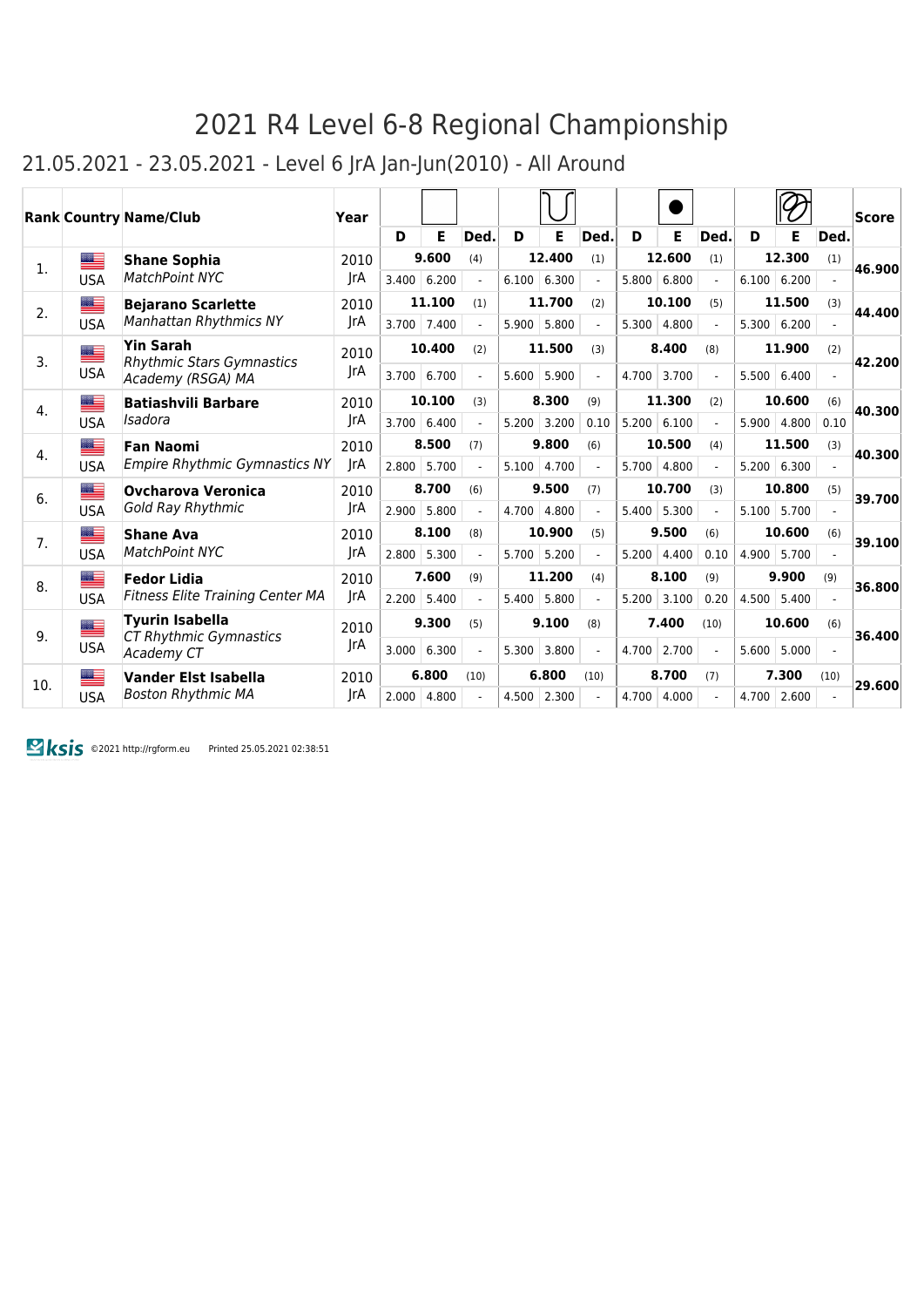#### 21.05.2021 - 23.05.2021 - Level 6 JrB() - All Around

|    |            | <b>Rank Country Name/Club</b>                | Year |       |        |                          |       |        |                          |       |        |                          |       |        |                          | <b>Score</b> |
|----|------------|----------------------------------------------|------|-------|--------|--------------------------|-------|--------|--------------------------|-------|--------|--------------------------|-------|--------|--------------------------|--------------|
|    |            |                                              |      | D     | E.     | Ded.                     | D     | E.     | Ded.                     | D     | E.     | Ded.                     | D     | E.     | Ded.                     |              |
| 1. | ▆▆         | <b>Shu Maggie</b>                            | 2008 |       | 10,000 | (2)                      |       | 12.300 | (1)                      |       | 12.100 | (1)                      |       | 11.400 | (1)                      | 45.800       |
|    | USA        | <b>North-East Rhythmics</b>                  | rB   | 3.700 | 6.300  | $\overline{\phantom{a}}$ | 6.000 | 6.300  | $\blacksquare$           | 5.700 | 6.400  | $\overline{\phantom{a}}$ | 6.000 | 5.400  |                          |              |
| 2. | █▆         | Xia Allysa                                   | 2008 |       | 10.300 | (1)                      |       | 11.400 | (2)                      |       | 9.200  | (3)                      |       | 11.000 | (2)                      | 41.900       |
|    | <b>USA</b> | <b>MG Rhythmic Academy</b>                   | JrB  | 3.600 | 6.900  | 0.20                     | 5.400 | 6.000  | $\overline{\phantom{0}}$ | 5.500 | 3.800  | 0.10                     | 5.500 | 5.500  |                          |              |
| 3. | <u>an </u> | Kofman Sofia<br>H.O.P.E. Rhythmic Gymnastics | 2007 |       | 9.100  | (3)                      |       | 9.700  | (3)                      |       | 9.800  | (2)                      |       | 9.400  | (3)                      | 38.000       |
|    | <b>USA</b> | СT                                           | JrB  | 3.000 | 6.100  | $\overline{\phantom{0}}$ | 4.700 | 5.000  | $\blacksquare$           | 4.800 | 5.000  | $\blacksquare$           | 4.600 | 4.900  | 0.10                     |              |
| 4. | █≡         | <b>Chen Vanessa</b>                          | 2008 |       | 7.500  | (4)                      |       | 8.600  | (4)                      |       | 7.500  | (4)                      |       | 6.700  | (4)                      | 30.300       |
|    | <b>USA</b> | <b>Boston Rhythmic MA</b>                    | JrB  | 2.600 | 4.900  |                          | 4.800 | 3.800  | $\overline{\phantom{a}}$ | 4.000 | 3.500  | $\overline{a}$           | 4.500 | 2.200  |                          |              |
| 5. | █≡         | Sukharenko Alyssa                            | 2007 |       | 7.200  | (5)                      |       | 8.600  | (4)                      |       | 7.200  | (5)                      |       | 5.600  | (6)                      | 28.600       |
|    | <b>USA</b> | <b>Boston Rhythmic</b>                       | rB   | 3.000 | 4.200  | $\overline{\phantom{0}}$ | 5.300 | 3.300  | $\overline{\phantom{0}}$ | 5.000 | 2.200  | $\sim$                   | 4.300 | 1.300  | $\overline{\phantom{0}}$ |              |
| 6. | ██         | <b>Unger Momo</b>                            | 2008 |       | 6.800  | (6)                      |       | 7.000  | (6)                      |       | 5.700  | (6)                      |       | 6.300  | (5)                      | 25.800       |
|    | <b>USA</b> | <b>Boston Rhythmic</b>                       | JrB  | 2.100 | 4.700  |                          | 4.500 | 2.500  | $\overline{\phantom{a}}$ | 4.300 | 1.600  | 0.20                     | 5.000 | 1.400  | 0.10                     |              |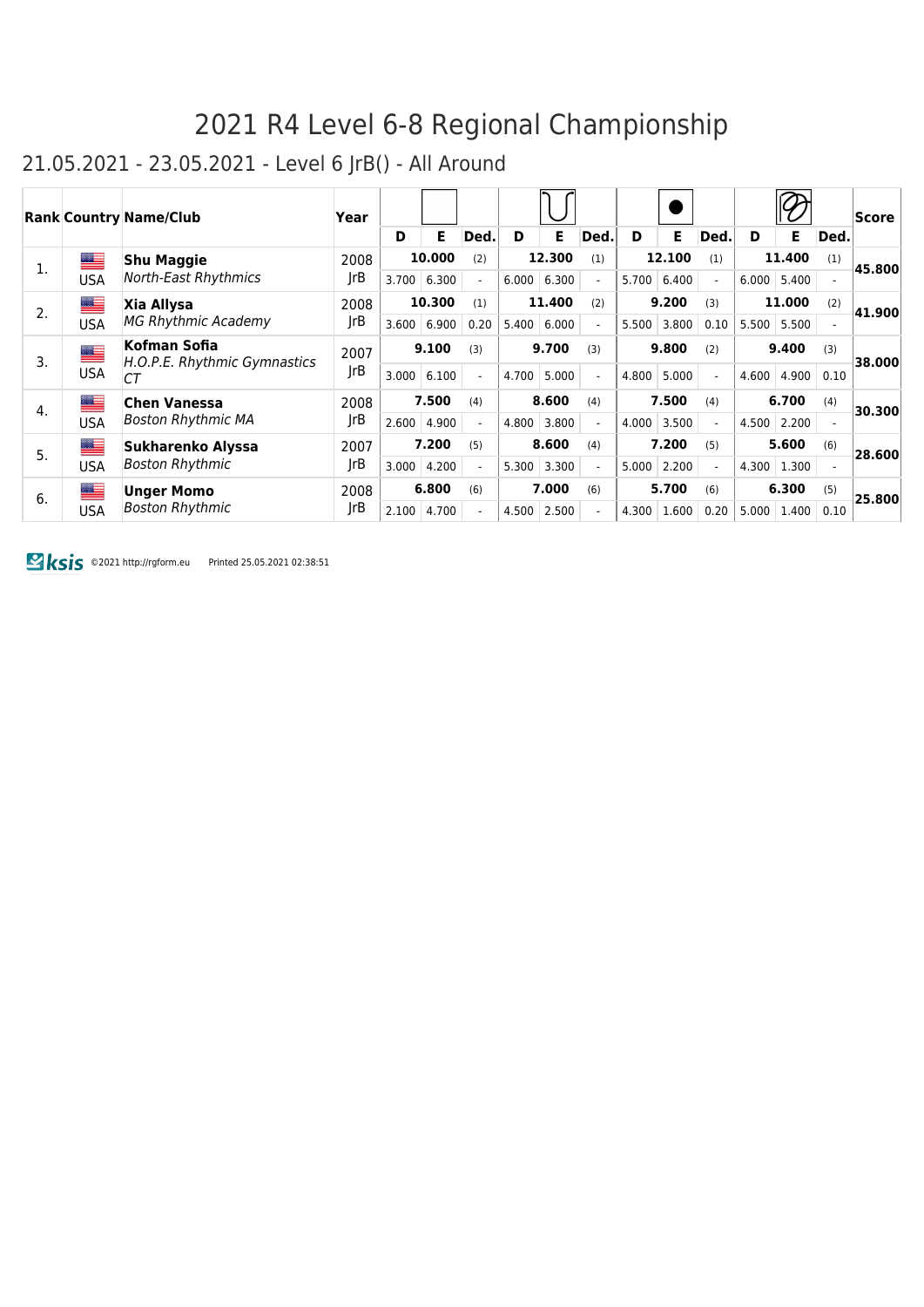#### 21.05.2021 - 23.05.2021 - Level 7 CC() - All Around

|    |     | <b>Rank Country Name/Club</b> | Year |       |        |      |       |        |      |       |               |                          |                    |               |      | Score  |
|----|-----|-------------------------------|------|-------|--------|------|-------|--------|------|-------|---------------|--------------------------|--------------------|---------------|------|--------|
|    |     |                               |      | D     | F      | Ded. | D     | Е      | Ded. | D     | E.            | Ded.                     | D                  | Е             | Ded. |        |
| 1. | ≝   | <b>Borovskiy Aurora</b>       | 2011 |       | 11.800 |      |       | 12.000 | (1)  |       | 12.700        | (1)                      |                    | 11.850        | (1)  | 48.350 |
|    | USA | Isadora NY                    | CC   | 5.300 | 6.500  |      | 5.400 | 6.600  |      | 5.700 | 7.000         |                          | $5.450 \mid 6.400$ |               |      |        |
| 2. | ▆▆  | <b>Conant-Faller Angelika</b> | 2012 |       | 8.950  | (4)  |       | 11.150 | (2)  |       | 10.350        | (3)                      |                    | 11.650        | (2)  | 42.100 |
|    | USA | OK Rhythmic Empire MA         | CC   | 4.300 | 4.650  |      | 5.350 | 5.800  |      |       | $4.450$ 5.950 | 0.05                     |                    | 5.650   6.000 |      |        |
| 3. | ▀   | Ustelimova Mia                | 2011 |       | 10.650 | (2)  |       | 11.100 | (3)  |       | 7.900         | (4)                      |                    | 9.400         | (3)  | 39.050 |
|    | USA | Isadora                       | CC   | 4.200 | 6.450  |      | 5.000 | 6.200  | 0.10 | 4.150 | 3.750         | $\overline{\phantom{0}}$ | 4.700              | 4.700         |      |        |
| 4. | ▆▆  | Pu Mia                        | 2011 |       | 9.100  | (3)  |       | 8.100  | (4)  |       | 10.450        | (2)                      |                    | 9.250         | (4)  | 36.900 |
|    | USA | OK Rhythmic Empire MA         | CC   | 4.300 | 5.300  | 0.50 | 4.550 | 3.550  |      | 3.900 | 6.550         |                          | 4.300              | 4.950         |      |        |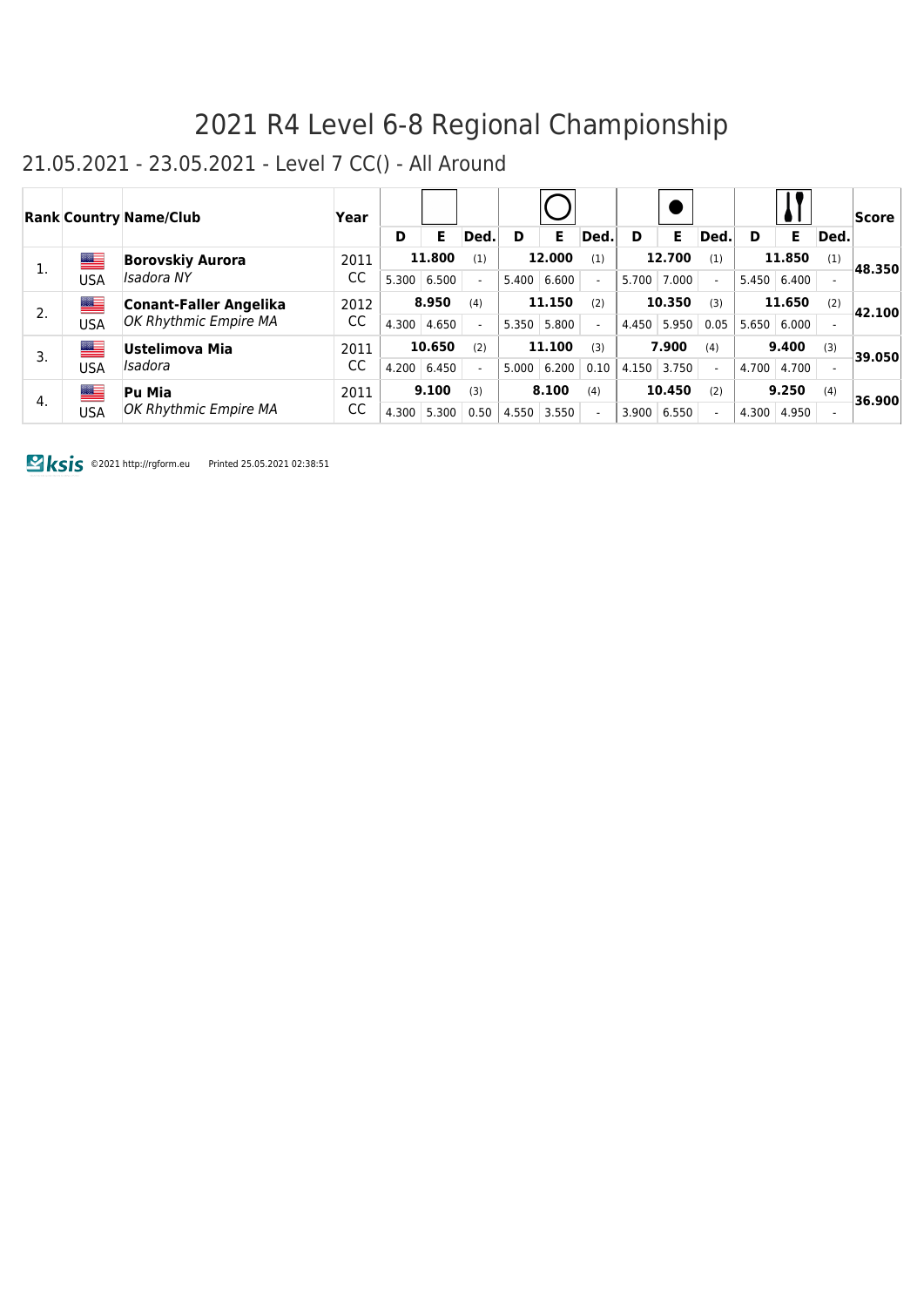### 21.05.2021 - 23.05.2021 - Level 7 JrA(2010) - All Around

|     |            | <b>Rank Country Name/Club</b>                        | Year       |       |        |                |       |             |                          |       |                    |                             |       |               |                          | <b>Score</b> |
|-----|------------|------------------------------------------------------|------------|-------|--------|----------------|-------|-------------|--------------------------|-------|--------------------|-----------------------------|-------|---------------|--------------------------|--------------|
|     |            |                                                      |            | D     | Е      | Ded.           | D     | Е           | Ded.                     | D     | Е                  | Ded.                        | D     | E             | Ded.                     |              |
| 1.  | ▆▆         | Li Nickole                                           | 2010       |       | 11.300 | (1)            |       | 9.850       | (6)                      |       | 12.400             | (1)                         |       | 12.500        | (1)                      | 46.050       |
|     | <b>USA</b> | <b>Empire Rhythmic Gymnastics NY</b>                 | <b>IrA</b> | 4.700 | 6.600  | $\overline{a}$ | 4.700 | 5.250       | 0.10                     | 5.400 | 7.000              | $\mathcal{L}$               |       | 5.350 7.150   |                          |              |
| 2.  | ▆▆         | <b>Verdova Alice</b>                                 | 2010       |       | 11.000 | (3)            |       | 12.550      | (1)                      |       | 11.600             | (3)                         |       | 10.550        | (3)                      | 45.700       |
|     | <b>USA</b> | Isadora NY                                           | JrA        | 4.400 | 6.600  | $\blacksquare$ |       | 5.300 7.250 | $\overline{\phantom{a}}$ |       | $5.400 \mid 6.200$ | $\mathcal{L}^{\mathcal{L}}$ |       | 4.550   6.000 |                          |              |
| 3.  | ▆▆         | <b>Kalenchuk Alice</b>                               | 2010       |       | 8.850  | (7)            |       | 10.050      | (5)                      |       | 11.850             | (2)                         |       | 10.500        | (4)                      | 41.250       |
|     | <b>USA</b> | Isadora                                              | JrA        | 3.850 | 5.000  |                | 4.550 | 5.500       |                          | 5.650 | 6.250              | 0.05                        |       | $5.150$ 5.350 |                          |              |
| 4.  | ▀          | <b>Zhang Amy</b><br><b>Rhythmic Stars Gymnastics</b> | 2010       |       | 10.850 | (4)            |       | 11.500      | (2)                      |       | 10.050             | (7)                         |       | 8.600         | (8)                      | 41.000       |
|     | <b>USA</b> | Academy (RSGA) MA                                    | JrA        | 4.600 | 6.250  | $\overline{a}$ | 5.000 | 6.500       | $\overline{a}$           | 4.600 | 5.450              | $\overline{a}$              | 3.900 | 4.800         | 0.10                     |              |
| 4.  | █≡         | Petkova Nadia                                        | 2010       |       | 11.150 | (2)            |       | 10.900      | (3)                      |       | 10.100             | (6)                         |       | 8.850         | (7)                      | 41.000       |
|     | <b>USA</b> | <b>Manhattan Rhythmics NY</b>                        | IrA        | 4.900 | 6.250  | $\overline{a}$ | 5.050 | 5.850       |                          | 4.350 | 5.750              |                             | 4.900 | 3.950         |                          |              |
| 6.  | ▀          | <b>Turovskiy Natalie</b>                             | 2010       |       | 10.050 | (6)            |       | 9.700       | (9)                      |       | 10.600             | (5)                         |       | 9.650         | (6)                      | 40.000       |
|     | <b>USA</b> | Golden Team Rhythmics MA                             | JrA        | 4.300 | 5.750  | $\overline{a}$ | 5.150 | 4.550       | $\blacksquare$           | 4.200 | 6.400              | $\overline{a}$              | 3.700 | 5.950         |                          |              |
| 7.  | ▀          | <b>Liang Rachel</b>                                  | 2010       |       | 10.750 | (5)            |       | 5.650       | (11)                     |       | 11.500             | (4)                         |       | 11.200        | (2)                      |              |
|     | <b>USA</b> | Nely's School of Rhythmic<br>Gymnastics MA           | JrA        | 4.700 | 6.050  | $\overline{a}$ | 3.600 | 2.250       | 0.20                     | 5.400 | 6.100              | $\blacksquare$              | 5.500 | 5.700         | $\overline{\phantom{0}}$ | 39.100       |
| 8.  | █▆         | <b>Blazhkevych Oksana</b>                            | 2010       |       | 8.850  | (7)            |       | 7.350       | (10)                     |       | 9.300              | (9)                         |       | 10.150        | (5)                      | 35.650       |
|     | <b>USA</b> | Isadora                                              | IrA        | 4.100 | 4.750  | $\overline{a}$ | 3.200 | 4.250       | 0.10                     | 3.600 | 5.700              | $\overline{a}$              | 4.550 | 5.600         |                          |              |
| 9.  | ▆▆         | <b>Tu Arianna</b>                                    | 2010       |       | 7.350  | (11)           |       | 9.750       | (8)                      |       | 9.950              | (8)                         |       | 7.800         | (9)                      | 34.850       |
|     | <b>USA</b> | <b>Fitness Elite Training Center MA</b>              | JrA        | 3.650 | 3.700  |                | 5.400 | 4.350       | $\overline{a}$           | 4.900 | 5.050              |                             | 4.900 | 2.900         |                          |              |
| 10. | ▆▆         | <b>Kantor Victoria</b>                               | 2010       |       | 8.500  | (10)           |       | 10.300      | (4)                      |       | 7.450              | (10)                        |       | 7.450         | (11)                     | 33.700       |
|     | <b>USA</b> | Isadora                                              | <b>IrA</b> | 3.600 | 4.900  |                | 5.200 | 5.100       |                          | 4.350 | 3.150              | 0.05                        | 3.550 | 3.900         |                          |              |
| 11. | ▆▆         | Pagan Sofia<br><b>CT Rhythmic Gymnastics</b>         | 2010       |       | 8.750  | (9)            |       | 9.850       | (6)                      |       | 6.050              | (11)                        |       | 7.700         | (10)                     | 32.350       |
|     | <b>USA</b> | Academy CT                                           | <b>JrA</b> | 4.200 | 4.550  |                | 4.300 | 5.550       |                          | 2.550 | 3.500              |                             | 4.150 | 3.550         |                          |              |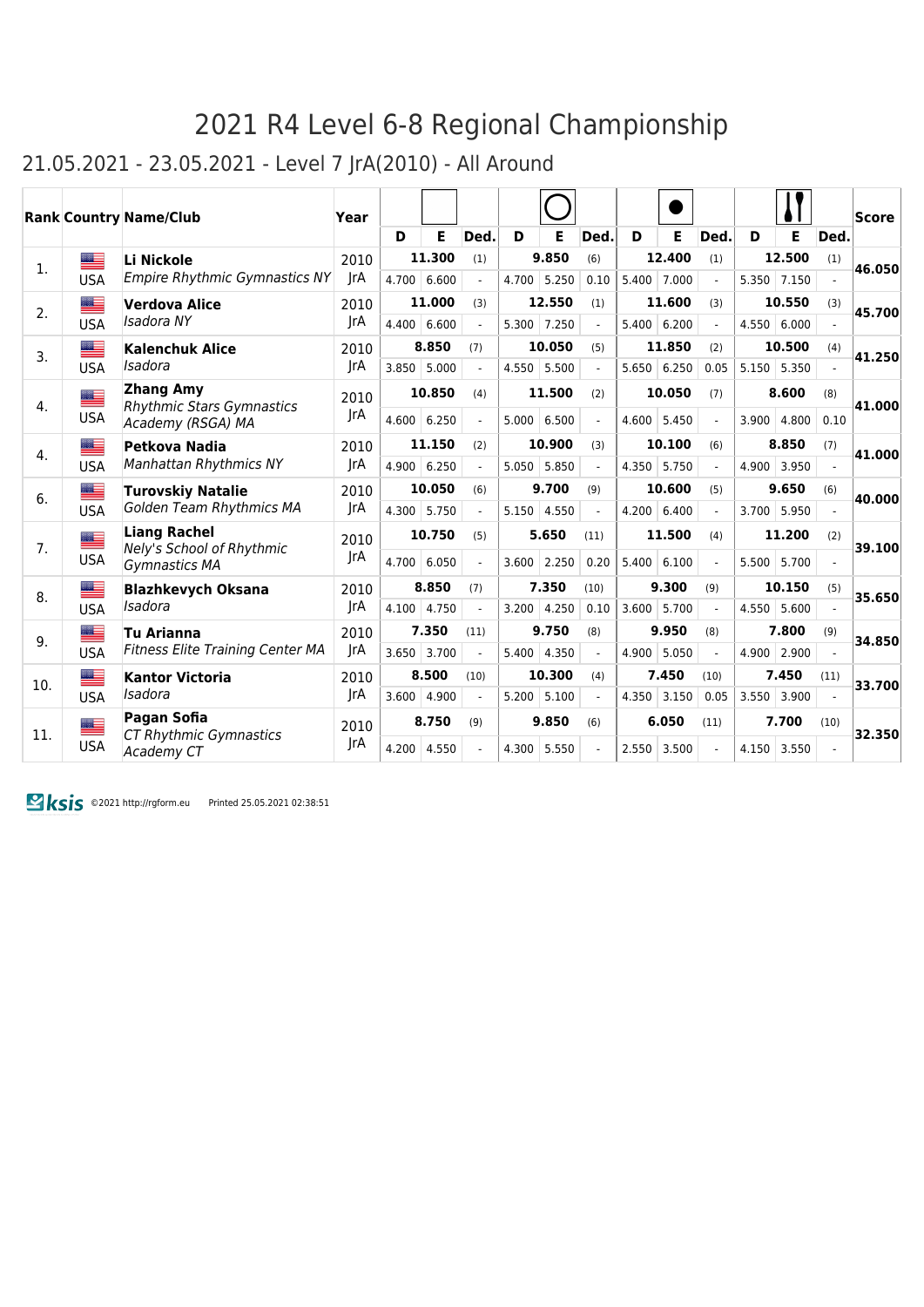### 21.05.2021 - 23.05.2021 - Level 7 JrA(2009) - All Around

|     |            | <b>Rank Country Name/Club</b>        | Year       |       |               |                |       |               |                          |       |                |                          |       |               |                | Score  |
|-----|------------|--------------------------------------|------------|-------|---------------|----------------|-------|---------------|--------------------------|-------|----------------|--------------------------|-------|---------------|----------------|--------|
|     |            |                                      |            | D     | E             | Ded.           | D     | Е             | Ded.                     | D     | E              | Ded.                     | D     | E             | Ded.           |        |
| 1.  | █▆         | <b>Corbett Anna</b>                  | 2009       |       | 11.100        | (1)            |       | 11.150        | (3)                      |       | 12.100         | (1)                      |       | 10.150        | (3)            | 44.500 |
|     | <b>USA</b> | <b>North-East Rhythmics</b>          | JrA        |       | 4.550   6.550 | $\overline{a}$ | 5.450 | 5.700         | $\overline{\phantom{a}}$ | 5.250 | 6.850          | $\mathcal{L}$            |       | $4.600$ 5.550 |                |        |
| 2.  | █▆         | <b>Karimov Evelyn</b>                | 2009       |       | 10.000        | (3)            |       | 11.700        | (2)                      |       | 10.950         | (5)                      |       | 10.700        | (1)            | 43.350 |
|     | <b>USA</b> | Isadora NY                           | JrA        | 4.850 | 5.150         | $\blacksquare$ |       | 5.650   6.050 |                          | 5.450 | 5.600          | 0.10                     |       | $5.300$ 5.400 |                |        |
| 3.  | ≝          | <b>Khaykin Ariana</b>                | 2009       |       | 10.200        | (2)            |       | 11.800        | (1)                      |       | 11.300         | (3)                      |       | 9.600         | (4)            | 42.900 |
|     | <b>USA</b> | Isadora                              | JrA        | 4.300 | 5.950         | 0.05           | 5.700 | 6.150         | 0.05                     |       | $5.100$ 6.200  |                          |       | $4.200$ 5.400 |                |        |
| 4.  | ▇          | <b>Biymyrzaeva Aelun</b>             | 2009       |       | 9.650         | (4)            |       | 10.350        | (4)                      |       | 11.700         | (2)                      |       | 8.150         | (10)           | 39.850 |
|     | <b>USA</b> | Isadora                              | IrA        | 4.400 | 5.250         |                | 4.650 | 5.700         |                          |       | 5.050   6.650  |                          | 3.600 | 4.550         |                |        |
| 5.  | ▓▆         | <b>Berkovich Grace</b>               | 2009       |       | 9.450         | (5)            |       | 9.100         | (5)                      |       | 9.600          | (6)                      |       | 10.250        | (2)            | 38.400 |
|     | <b>USA</b> | Isadora                              | JrA        | 4.000 | 5.450         |                |       | 4.800 4.300   |                          |       | 4.300 5.300    |                          |       | $5.200$ 5.050 |                |        |
| 6.  | ██         | Shevelenko Anastasia                 | 2009       |       | 8.900         | (6)            |       | 7.550         | (9)                      |       | 11.300         | (3)                      |       | 9.400         | (5)            | 37.150 |
|     | <b>USA</b> | <b>MatchPoint NYC</b>                | JrA        | 4.100 | 4.800         | $\overline{a}$ | 3.050 | 4.500         |                          | 5.000 | 6.300          | $\mathcal{L}$            | 3.900 | 5.500         | $\overline{a}$ |        |
| 7.  | ▆▆         | <b>Whitworth Tatyana</b>             | 2009       |       | 8.550         | (8)            |       | 8.900         | (6)                      |       | 9.400          | (7)                      |       | 9.200         | (6)            | 36.050 |
|     | <b>USA</b> | OK Rhythmic Empire MA                | <b>JrA</b> | 3.900 | 4.650         |                | 4.350 | 4.550         |                          | 4.300 | 5.100          |                          | 4.300 | 4.900         |                |        |
| 8.  | █▆         | <b>Sagar Diya</b>                    | 2009       |       | 7.850         | (11)           |       | 8.300         | (7)                      |       | 6.650          | (11)                     |       | 8.300         | (9)            | 31.100 |
|     | <b>USA</b> | <b>North-East Rhythmics</b>          | JrA        | 3.600 | 4.250         | $\overline{a}$ | 3.650 | 4.650         |                          | 2.800 | 3.850          | $\overline{\phantom{a}}$ |       | $4.700$ 3.600 |                |        |
| 9.  | ▆          | <b>Hamamatsu Wakana</b>              | 2009       |       | 7.390         | (12)           |       | 6.700         | (10)                     |       | 7.750          | (10)                     |       | 8.150         | (10)           | 29.990 |
|     | <b>USA</b> | <b>Boston Rhythmic MA</b>            | JrA        | 3.750 | 3.650         | 0.01           | 2.750 | 3.950         |                          | 3.600 | 4.150          |                          | 3.700 | 4.450         |                |        |
| 10. | ▆▆         | Gelovani Marianna                    | 2009       |       | 6.600         | (13)           |       | 8.150         | (8)                      |       | 8.500          | (8)                      |       | 6.350         | (13)           | 29.600 |
|     | <b>USA</b> | Isadora                              | JrA        | 2.650 | 3.950         |                | 3.900 | 4.250         |                          |       | $3.950$ 4.550  |                          |       | $3.750$ 2.700 | 0.10           |        |
| 11. | ▓▆         | <b>Kochney Katerina</b>              | 2009       |       | 8.600         | (7)            |       | 6.050         | (11)                     |       | 5.350          | (12)                     |       | 8.850         | (8)            | 28.850 |
|     | <b>USA</b> | <b>MatchPoint NYC NY</b>             | JrA        | 3.350 | 5.250         | $\overline{a}$ | 2.300 | 3.750         |                          | 1.150 | 4.400          | 0.20                     | 3.750 | 5.100         | $\overline{a}$ |        |
| 12. | ▆▆         | <b>Freedberg Manami</b>              | 2009       |       | 8.000         | (10)           |       | 3.350         | (13)                     |       | 8.150          | (9)                      |       | 6.900         | (12)           | 26.400 |
|     | <b>USA</b> | <b>Boston Rhythmic MA</b>            | JrA        | 3.450 | 4.550         |                | 1.800 | 1.650         | 0.10                     | 3.800 | 4.350          |                          | 3.550 | 3.350         |                |        |
| 13. | █≡         | <b>Huang Andria</b>                  | 2009       |       | 8.350         | (9)            |       | 5.350         | (12)                     |       | $\blacksquare$ |                          |       | 9.100         | (7)            | 22.800 |
|     | <b>USA</b> | <b>Empire Rhythmic Gymnastics NY</b> | JrA        | 3.400 | 4.950         |                | 2.600 | 2.750         |                          |       |                |                          | 4.200 | 4.900         |                |        |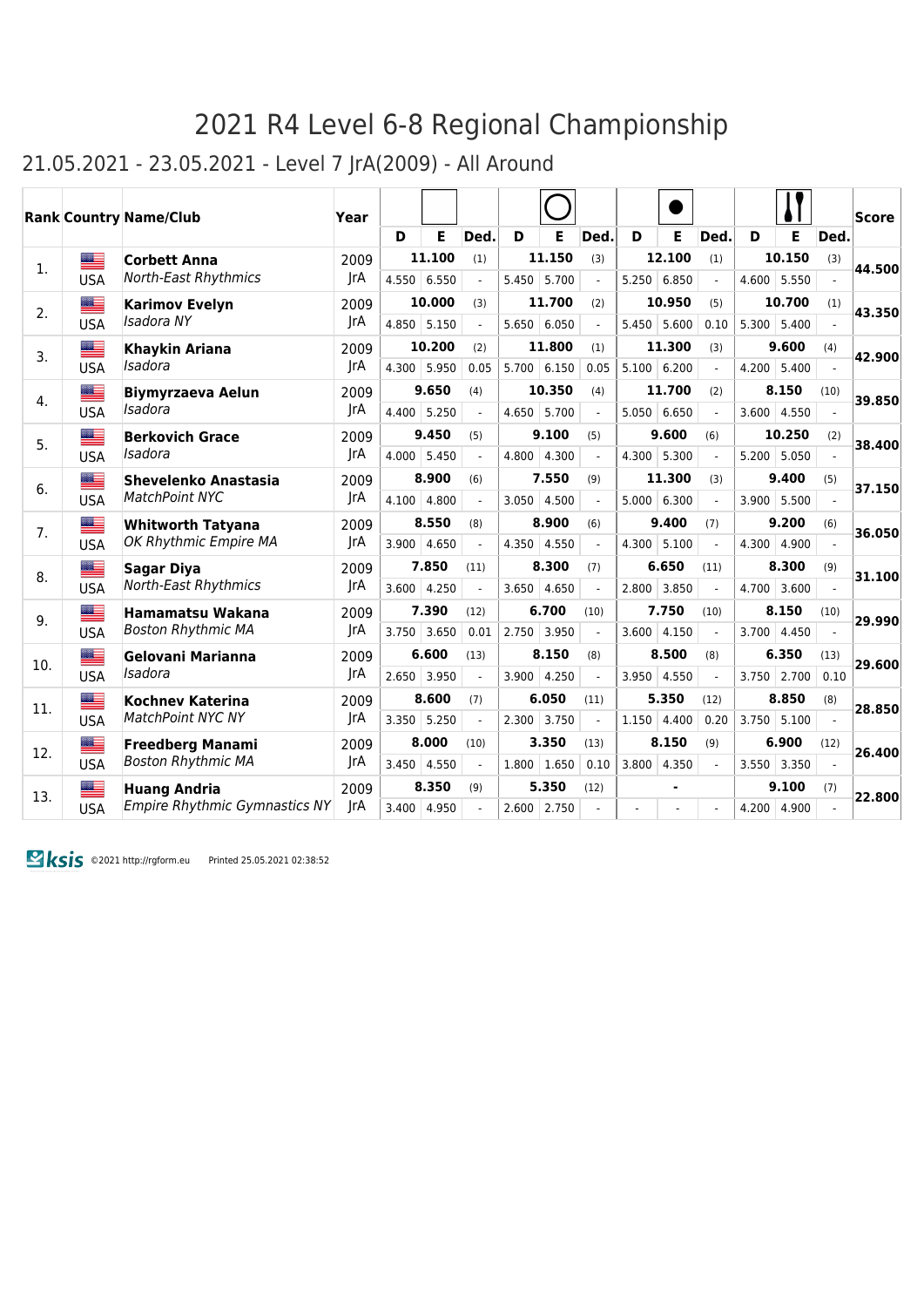### 21.05.2021 - 23.05.2021 - Level 7 JrB() - All Around

|    |            | <b>Rank Country Name/Club</b>           | Year |       |       |                          |       |               |                          |       |        |                          |       |       |                          | <b>Score</b> |
|----|------------|-----------------------------------------|------|-------|-------|--------------------------|-------|---------------|--------------------------|-------|--------|--------------------------|-------|-------|--------------------------|--------------|
|    |            |                                         |      | D     | Е     | Ded.                     | D     | Е             | Ded.                     | D     | Е      | Ded.                     | D     | E.    | Ded.                     |              |
| 1. | ▀          | <b>Raskin Natalie</b>                   | 2008 |       | 9.150 | (2)                      |       | 8.750         | (3)                      |       | 10.800 | (1)                      |       | 9.600 | (1)                      | 38.300       |
|    | <b>USA</b> | MG Rhythmic Academy MA                  | JrB  | 4.000 | 5.150 | $\overline{\phantom{0}}$ | 2.900 | 5.850         | $\overline{a}$           | 4.700 | 6.100  | $\sim$                   | 4.850 | 4.750 |                          |              |
| 2. | ≝          | <b>Leybovich Raquel</b>                 | 2008 |       | 9.550 | (1)                      |       | 9.350         | (2)                      |       | 9.450  | (2)                      |       | 9.300 | (2)                      | 37.650       |
|    | <b>USA</b> | Isadora NY                              | JrB  | 4.300 | 5.250 |                          | 4.450 | 4.900         | $\blacksquare$           | 4.300 | 5.250  | 0.10                     | 4.300 | 5.000 |                          |              |
| 3. | ▀          | Glogov Angelika                         | 2007 |       | 8.450 | (5)                      |       | 10.250        | (1)                      |       | 8.000  | (4)                      |       | 7.250 | (5)                      | 33.950       |
|    | <b>USA</b> | <b>Manhattan Rhythmics NY</b>           | rB   | 3.600 | 4.850 |                          |       | $4.600$ 5.650 | $\overline{\phantom{0}}$ | 3.500 | 4.500  | $\sim$                   | 2.950 | 4.400 | 0.10                     |              |
| 4. | ≝          | Astakhova Nicole                        | 2008 |       | 9.150 | (2)                      |       | 8.350         | (4)                      |       | 7.450  | (5)                      |       | 8.650 | (3)                      | 33.600       |
|    | <b>USA</b> | <b>Fitness Elite Training Center MA</b> | JrB  | 4.050 | 5.100 |                          | 4.050 | 4.350         | 0.05                     | 3.350 | 4.100  | $\overline{\phantom{a}}$ | 4.550 | 4.100 |                          |              |
| 5. | █▆         | <b>Khochinsky Ariela</b>                | 2008 |       | 9.050 | (4)                      |       | 6.200         | (5)                      |       | 8.150  | (3)                      |       | 8.500 | (4)                      | 31.900       |
|    | <b>USA</b> | <b>MatchPoint NYC</b>                   | JrB  | 4.250 | 4.800 |                          | 2.850 | 3.350         | $\overline{a}$           | 3.450 | 4.700  | $\overline{a}$           | 3.400 | 5.100 |                          |              |
| 6. | █▆         | <b>Wickham Aries</b>                    | 2007 |       | 7.150 | (6)                      |       | 5.500         | (6)                      |       | 6.650  | (6)                      |       | 5.150 | (7)                      | 24.450       |
|    | <b>USA</b> | <b>WHGF NY</b>                          | rB   | 3.500 | 3.650 |                          | 2.350 | 3.150         | $\overline{a}$           | 3.250 | 3.450  | 0.05                     | 2.300 | 2.850 |                          |              |
| 7. | █▆         | <b>Calderon Amayah</b>                  | 2007 |       | 6.550 | (7)                      |       | 2.700         | (7)                      |       | 4.000  | (7)                      |       | 5.450 | (6)                      | 18.700       |
|    | <b>USA</b> | <b>Boston Rhythmic MA</b>               | JrB  | 3.000 | 3.650 | 0.10                     | 2.100 | 0.600         | $\blacksquare$           | 1.850 | 2.150  | $\blacksquare$           | 2.950 | 2.500 | $\overline{\phantom{a}}$ |              |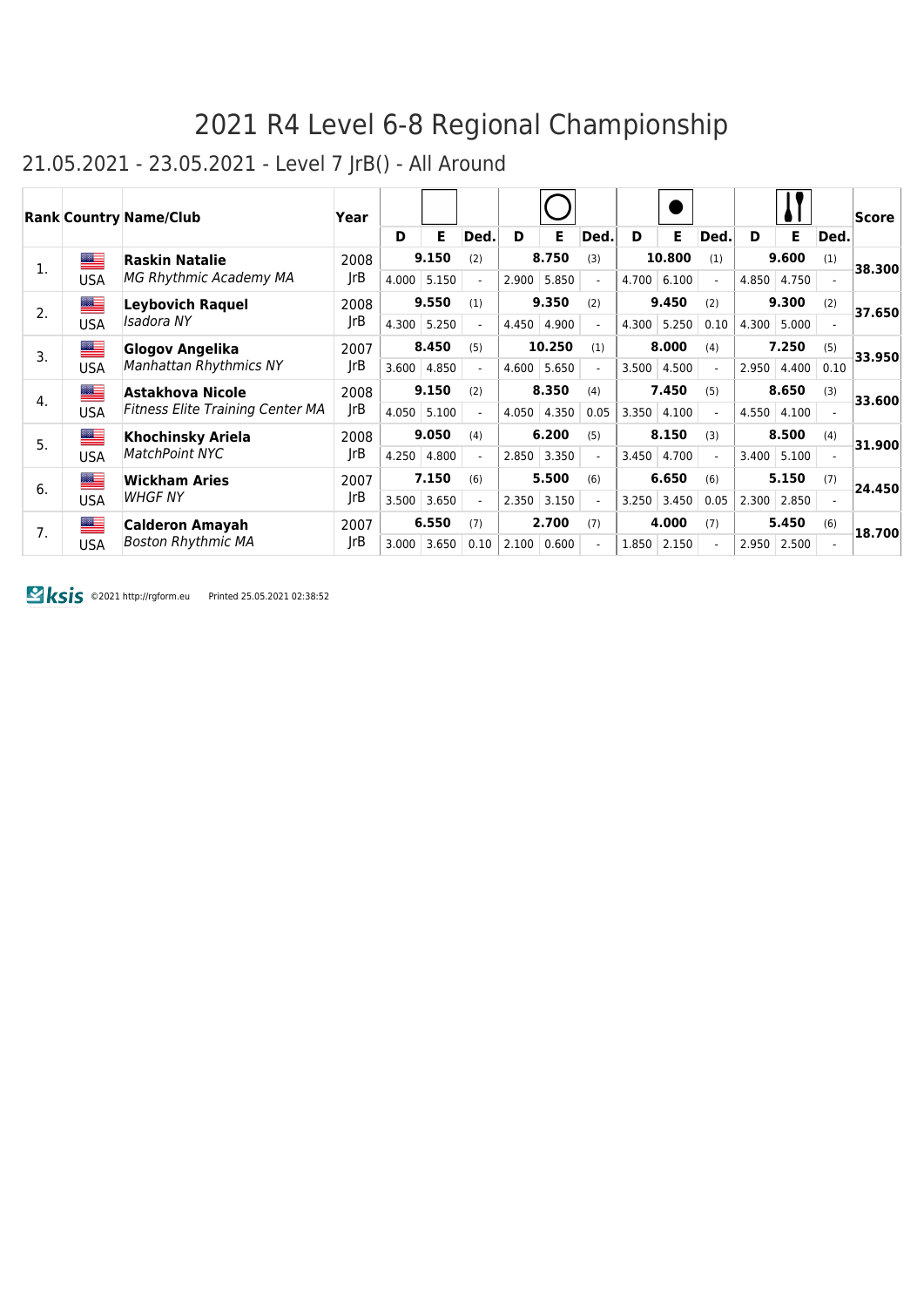### 21.05.2021 - 23.05.2021 - Level 8 JrA() - All Around

|     |             | <b>Rank Country Name/Club</b>        | Year |       |        |                |       |        |                |       |               |                |                    |               |      | Score  |
|-----|-------------|--------------------------------------|------|-------|--------|----------------|-------|--------|----------------|-------|---------------|----------------|--------------------|---------------|------|--------|
|     |             |                                      |      | D     | E      | Ded.           | D     | Е      | Ded.           | D     | Е             | Ded.           | D                  | Е             | Ded. |        |
| 1.  | <u> a l</u> | <b>Konnik Louisa</b>                 | 2010 |       | 11.600 | (2)            |       | 13.500 | (1)            |       | 13.450        | (1)            |                    | 12.650        | (2)  | 51.200 |
|     | <b>USA</b>  | <b>Empire Rhythmic Gymnastics NY</b> | JrA  | 5.000 | 6.600  |                | 6.600 | 6.900  |                |       | 6.650   6.800 |                |                    | 6.600   6.050 |      |        |
| 2.  | ▆▆          | <b>Zaripova Nicole</b>               | 2009 |       | 11.700 | (1)            |       | 13.200 | (2)            |       | 12.200        | (4)            |                    | 13.000        | (1)  | 50.100 |
|     | <b>USA</b>  | Isadora NY                           | JrA  | 5.350 | 6.350  | $\overline{a}$ | 6.150 | 7.050  | $\blacksquare$ |       | 6.100   6.100 | $\blacksquare$ | $6.300 \mid 6.700$ |               |      |        |
| 3.  | ▆▆          | <b>Ozel Yasemin</b>                  | 2010 |       | 10.450 | (3)            |       | 10.950 | (6)            |       | 12.450        | (3)            |                    | 9.600         | (6)  | 43.450 |
|     | <b>USA</b>  | <b>Empire Rhythmic Gymnastics NY</b> | JrA  | 4.550 | 5.950  | 0.05           | 5.800 | 5.250  | 0.10           | 6.250 | 6.200         |                | 5.250              | 4.400         | 0.05 |        |
| 4.  | <u>est</u>  | <b>Margolin Emma</b>                 | 2010 |       | 10.200 | (7)            |       | 11.200 | (5)            |       | 12,000        | (5)            |                    | 9.550         | (7)  | 42.950 |
|     | <b>USA</b>  | <b>MatchPoint NYC</b>                | IrA  | 4.850 | 5.350  | $\overline{a}$ | 5.250 | 5.950  | $\overline{a}$ | 5.750 | 6.250         |                | 4.400              | 5.150         |      |        |
| 5.  | <u>est</u>  | <b>Pavlov Michelle</b>               | 2009 |       | 10.450 | (3)            |       | 11.300 | (4)            |       | 10.350        | (8)            |                    | 9.750         | (5)  | 41.850 |
|     | <b>USA</b>  | <b>MatchPoint NYC</b>                | JrA  | 3.800 | 6.650  |                | 4.450 | 6.850  |                | 4.400 | 5.950         |                | 4.200              | 5.550         |      |        |
| 6.  | <u>an B</u> | <b>Uchytel Sophia</b>                | 2010 |       | 9.700  | (8)            |       | 11.700 | (3)            |       | 8.300         | (10)           |                    | 10.300        | (3)  | 40.000 |
|     | <b>USA</b>  | Isadora NY                           | rA   | 4.500 | 5.200  |                | 6.000 | 5.700  |                | 4.450 | 3.900         | 0.05           | 4.550 5.750        |               |      |        |
| 7.  | ▀           | <b>Borskiy Victoria</b>              | 2009 |       | 10.350 | (5)            |       | 8.850  | (9)            |       | 10.700        | (6)            |                    | 10.000        | (4)  | 39.900 |
|     | <b>USA</b>  | Fitness Elite Training Center MA     | JrA  | 4.900 | 5.450  | $\overline{a}$ | 4.350 | 4.500  | $\overline{a}$ | 5.300 | 5.400         | $\blacksquare$ | 5.000              | 5.000         |      |        |
| 8.  | ▆           | <b>Wang Medina Jia</b>               | 2009 |       | 8.900  | (10)           |       | 9.050  | (8)            |       | 12.500        | (2)            |                    | 9.000         | (8)  | 39.450 |
|     | <b>USA</b>  | Isadora                              | JrA  | 4.050 | 4.850  |                | 4.000 | 5.100  | 0.05           |       | 6.250   6.250 |                | 4.150              | 4.900         | 0.05 |        |
| 9.  | <u>an B</u> | <b>Gendel Dana</b>                   | 2009 |       | 8.500  | (11)           |       | 9.700  | (7)            |       | 10.500        | (7)            |                    | 8.400         | (9)  | 37.100 |
|     | <b>USA</b>  | Gold Ray Rhythmic NY                 | JrA  | 3.050 | 5.450  |                | 4.150 | 5.550  | $\overline{a}$ | 5.000 | 5.500         |                | 4.350              | 4.050         |      |        |
| 10. | ▀           | <b>Bass Greta</b>                    | 2009 |       | 10.250 | (6)            |       | 8.450  | (11)           |       | 9.850         | (9)            |                    | 7.150         | (11) | 35.700 |
|     | <b>USA</b>  | Dynamics RG NY                       | JrA  | 4.400 | 5.850  |                | 3.300 | 5.150  |                | 4.000 | 5.850         |                | $4.000$ 3.150      |               |      |        |
| 11. | ▀           | <b>Akatev Ariana</b>                 | 2010 |       | 9.250  | (9)            |       | 8.800  | (10)           |       | 6.750         | (11)           |                    | 7.200         | (10) | 32.000 |
|     | <b>USA</b>  | <b>MatchPoint NYC NY</b>             | JrA  | 4.600 | 4.650  |                | 4.700 | 4.100  |                | 4.000 | 2.950         | 0.20           | $3.950$ 3.250      |               |      |        |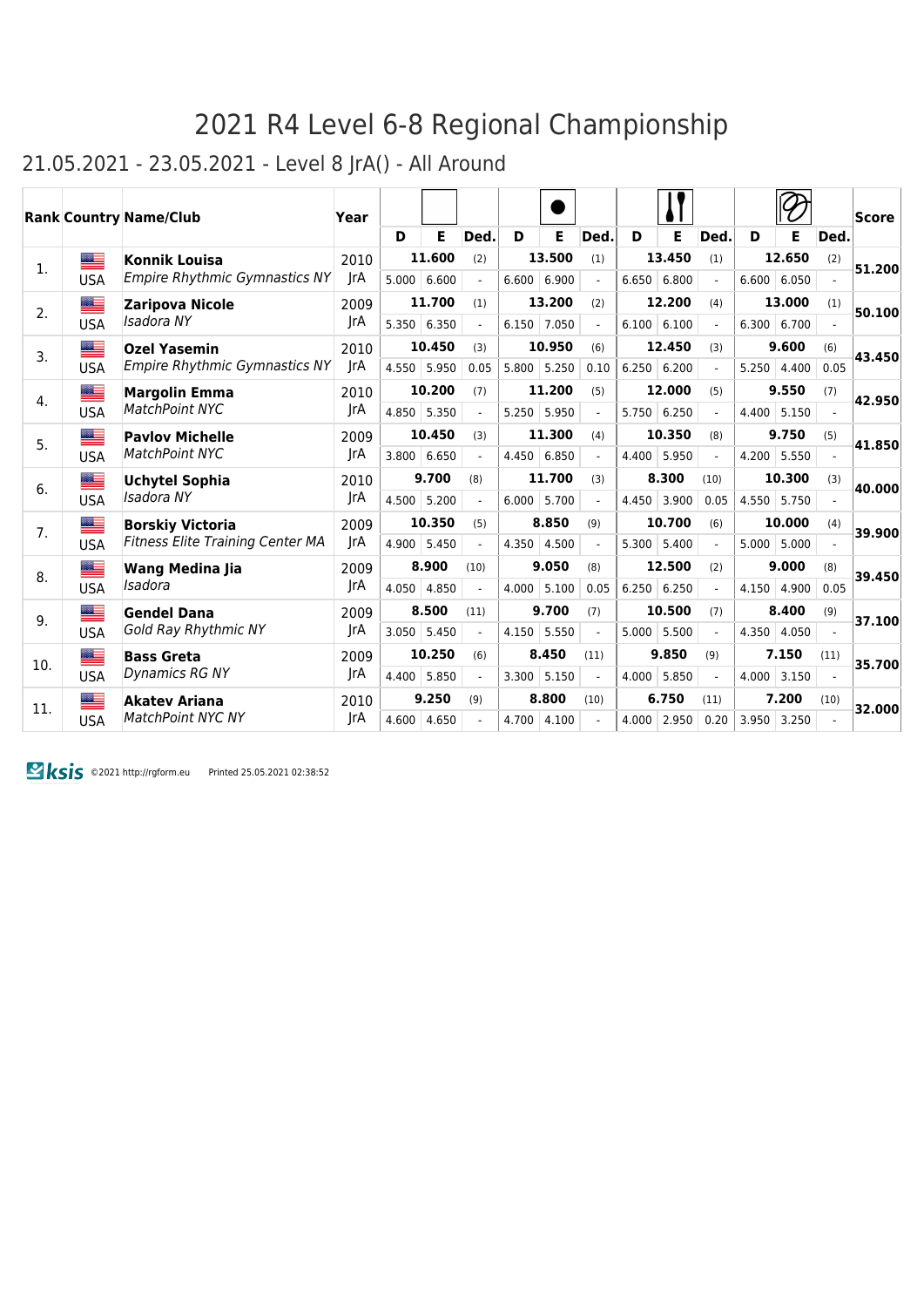### 21.05.2021 - 23.05.2021 - Level 8 JrB(2007) - All Around

|    |            | <b>Rank Country Name/Club</b>              | Year |       |        |                |       |        |                |       |        |                |       |       |      | <b>Score</b> |
|----|------------|--------------------------------------------|------|-------|--------|----------------|-------|--------|----------------|-------|--------|----------------|-------|-------|------|--------------|
|    |            |                                            |      | D     | Е      | Ded.           | D     | Е      | Ded.           | D     | Е      | Ded.           | D     | Е     | Ded. |              |
| 1. |            | <b>Chen Ally</b>                           | 2007 |       | 9.800  | (2)            |       | 9.300  | (3)            |       | 11.750 | (1)            |       | 7.150 | (6)  | 38.000       |
|    | <b>USA</b> | MG Rhythmic Academy MA                     | JrB  | 3.400 | 6.400  | $\overline{a}$ | 4.200 | 5.100  | $\blacksquare$ | 5.400 | 6.400  | 0.05           | 2.650 | 4.550 | 0.05 |              |
| 1. | ▆▆         | Morozova Alexandra                         | 2007 |       | 9.500  | (3)            |       | 10.600 | (1)            |       | 9.450  | (3)            |       | 8.450 | (1)  | 38.000       |
|    | <b>USA</b> | <b>Empire Rhythmic Gymnastics NY</b>       | JrB  | 4.250 | 5.250  |                | 5.750 | 4.850  |                | 4.100 | 5.350  |                | 4.800 | 3.650 |      |              |
| 3. | ▀          | Mishra Anjali                              | 2007 |       | 8.950  | (5)            |       | 10.100 | (2)            |       | 10.850 | (2)            |       | 8.050 | (3)  | 37.950       |
|    | <b>USA</b> | Isadora                                    | rB   | 4.200 | 4.750  |                | 4.650 | 5.450  |                | 5.950 | 4.900  |                | 4.350 | 3.700 |      |              |
| 4. | ██         | <b>Basilio Sofia</b>                       | 2007 |       | 9.150  | (4)            |       | 8.100  | (5)            |       | 8.850  | (4)            |       | 8.300 | (2)  | 34.400       |
|    | <b>USA</b> | <b>Empire Rhythmic Gymnastics NY</b>       | JrB  | 4.200 | 4.950  | $\overline{a}$ | 4.550 | 3.550  | $\blacksquare$ | 5.000 | 3.850  | $\blacksquare$ | 4.700 | 3.600 |      |              |
| 5. | ▀          | <b>Zhang Sarah</b>                         | 2007 |       | 10.150 | (1)            |       | 8.900  | (4)            |       | 7.250  | (7)            |       | 7.650 | (4)  | 33.950       |
|    | <b>USA</b> | <b>Fitness Elite Training Center MA</b>    | rB   | 4.300 | 5.850  |                | 3.700 | 5.200  |                | 4.250 | 3.000  |                | 3.350 | 4.300 |      |              |
| 6. | <u>a </u>  | Mihova Kalina<br>Nely's School of Rhythmic | 2007 |       | 8.000  | (7)            |       | 7.100  | (7)            |       | 8.050  | (6)            |       | 7.650 | (4)  | 30.800       |
|    | <b>USA</b> | Gymnastics                                 | JrB  | 3.800 | 4.200  |                | 4.050 | 3.050  |                | 4.500 | 3.550  |                | 4.400 | 3.250 |      |              |
| 7. | ▀          | <b>Kang Ella</b>                           | 2007 |       | 7.200  | (8)            |       | 5.550  | (9)            |       | 8.450  | (5)            |       | 6.700 | (8)  | 27.900       |
|    | <b>USA</b> | <b>Boston Rhythmic MA</b>                  | JrB  | 2.800 | 4.400  |                | 2.500 | 3.250  | 0.20           | 4.450 | 4.000  |                | 3.800 | 2.900 |      |              |
| 8. | ▀          | D'Souza Mia                                | 2007 |       | 6.350  | (9)            |       | 7.750  | (6)            |       | 6.200  | (8)            |       | 6.950 | (7)  | 27.250       |
|    | <b>USA</b> | <b>Boston Rhythmic</b>                     | JrB  | 3.150 | 3.200  |                | 4.450 | 3.300  |                | 3.400 | 2.850  | 0.05           | 2.850 | 4.100 |      |              |
| 9. | ≡          | <b>Kontorovich Polina</b>                  | 2007 |       | 8.100  | (6)            |       | 6.000  | (8)            |       | 4.200  | (9)            |       | 4.550 | (9)  | 22.850       |
|    | <b>USA</b> | <b>Boston Rhythmic</b>                     | JrB  | 3.750 | 4.350  |                | 2.850 | 3.150  |                | 3.150 | 1.100  | 0.05           | 2.350 | 2.300 | 0.10 |              |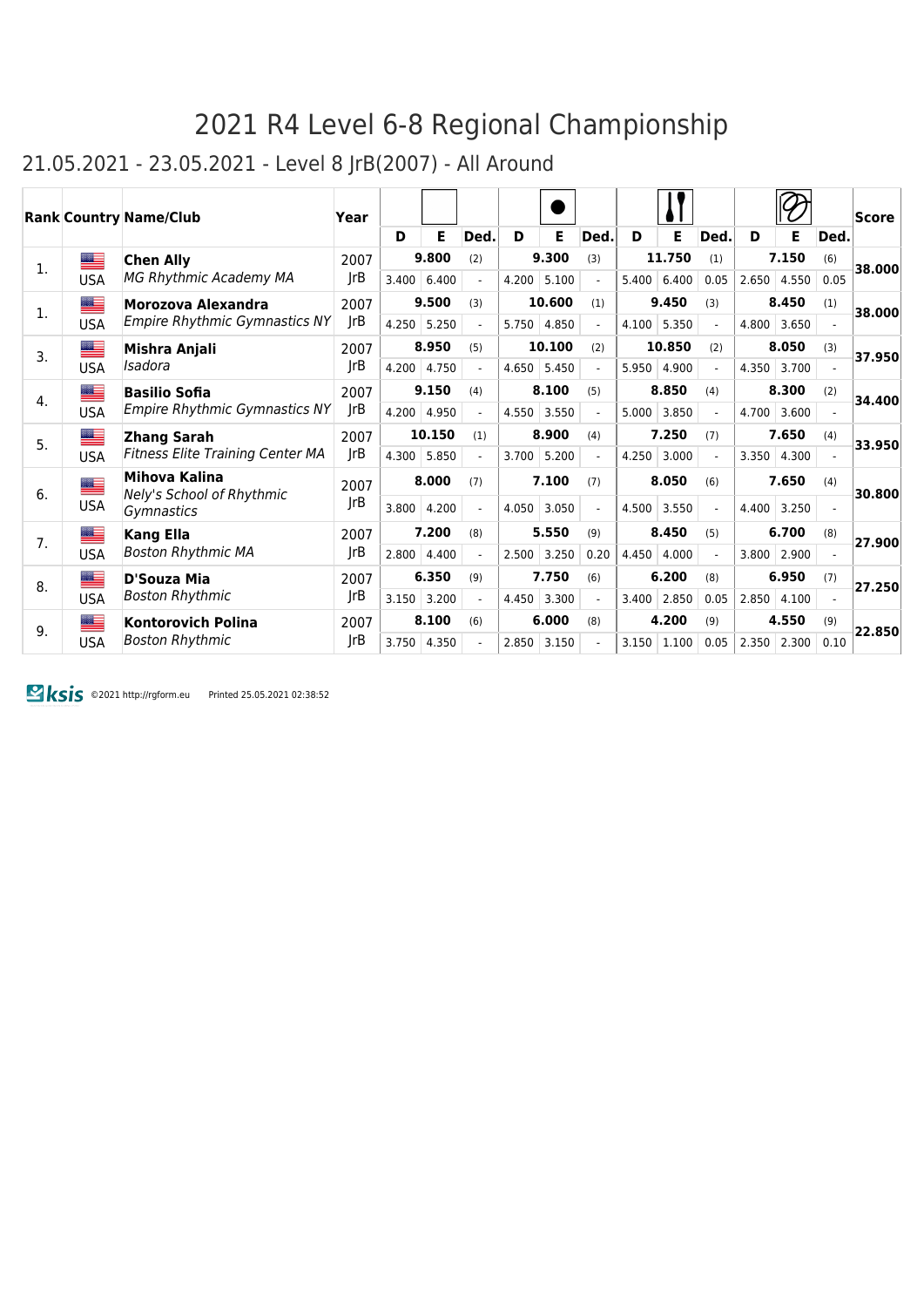### 21.05.2021 - 23.05.2021 - Level 8 JrB(2008) - All Around

|    |                                                            | <b>Rank Country Name/Club</b>                                                     | Year |                                          |        |                          |        |        |                          |        |        |                          |                          |       |                          | $ {\sf Score} $ |       |  |       |       |  |        |
|----|------------------------------------------------------------|-----------------------------------------------------------------------------------|------|------------------------------------------|--------|--------------------------|--------|--------|--------------------------|--------|--------|--------------------------|--------------------------|-------|--------------------------|-----------------|-------|--|-------|-------|--|--------|
|    |                                                            |                                                                                   |      | D                                        | Е      | Ded.                     | D      | Е      | Ded.                     | D      | Е      | Ded.                     | D                        | Е     | Ded.                     |                 |       |  |       |       |  |        |
| 1. | ██                                                         | Lubomirski Rene                                                                   | 2008 |                                          | 10.400 | (3)                      |        | 11.000 | (2)                      |        | 12.000 | (1)                      |                          | 9.900 | (2)                      | 43.300          |       |  |       |       |  |        |
|    | <b>USA</b>                                                 | North-East Rhythmics                                                              | JrB  | 4.350                                    | 6.050  | $\overline{\phantom{0}}$ | 5.500  | 5.500  | $\overline{\phantom{0}}$ | 5.600  | 6.400  | $\overline{a}$           | 4.000                    | 5.900 |                          |                 |       |  |       |       |  |        |
| 2. | ≝<br>Lipkovich Julia<br>Gold Ray Rhythmic NY<br><b>USA</b> | 2008                                                                              |      | 9.150                                    | (5)    |                          | 11.100 | (1)    |                          | 9.600  | (4)    |                          | 10.500                   | (1)   | 40.350                   |                 |       |  |       |       |  |        |
|    |                                                            |                                                                                   | JrB  | 3.950                                    | 5.200  | $\overline{\phantom{0}}$ | 5.000  | 6.100  | $\overline{\phantom{0}}$ | 5.150  | 4.450  | $\overline{\phantom{0}}$ | 4.900                    | 5.600 |                          |                 |       |  |       |       |  |        |
| 3. |                                                            | ██<br><b>Liang Aylin</b><br><b>Fitness Elite Training Center MA</b><br><b>USA</b> | 2008 |                                          | 10.500 | (2)                      |        | 8.600  | (5)                      |        | 8.950  | (6)                      |                          | 9.500 | (3)                      | 37.550          |       |  |       |       |  |        |
|    |                                                            |                                                                                   | JrB  | 4.500                                    | 6.000  | $\overline{a}$           | 4.000  | 4.600  | $\overline{\phantom{0}}$ | 4.550  | 4.400  | $\overline{a}$           | 4.500                    | 5.000 |                          |                 |       |  |       |       |  |        |
| 4. | ██<br><b>USA</b>                                           | <b>Feng Laura</b><br>MG Rhythmic Academy MA                                       | 2008 | 10.950<br>10.900<br>10.400<br>(3)<br>(1) |        | (2)                      |        | 4.400  | (5)                      | 36.650 |        |                          |                          |       |                          |                 |       |  |       |       |  |        |
|    |                                                            |                                                                                   | JrB  | 4.800                                    | 6.150  |                          | 4.900  | 6.000  |                          | 4.750  | 5.650  |                          | $\overline{\phantom{a}}$ | 4.400 |                          |                 |       |  |       |       |  |        |
| 5. | ▆▆                                                         | <b>Gorohovsky chloe</b>                                                           | 2008 |                                          | 8.750  | (6)                      |        | 8.050  | (7)                      |        | 9.800  | (3)                      |                          | 9.050 | (4)                      |                 |       |  |       |       |  |        |
|    | <b>USA</b>                                                 | Dynamics RG NY                                                                    | JrB  |                                          |        |                          |        |        |                          | 4.300  | 4.450  |                          | 3.350                    | 4.700 |                          | 5.750           | 4.050 |  | 3.900 | 5.150 |  | 35.650 |
| 6. |                                                            | █▆<br><b>Dudkin Sarah</b><br>Isadora NY<br><b>USA</b>                             | 2008 |                                          | 10.100 | (4)                      |        | 8.750  | (4)                      |        | 9.350  | (5)                      |                          | 4.300 | (6)                      | 32.500          |       |  |       |       |  |        |
|    |                                                            |                                                                                   | JrB  | 4.650                                    | 5.450  |                          | 4.350  | 4.400  |                          | 5.800  | 3.550  |                          | 3.700                    | 0.700 | 0.10                     |                 |       |  |       |       |  |        |
| 7. | ▆▆                                                         | <b>Minasian Meri</b>                                                              | 2008 |                                          | 8.600  | (7)                      |        | 8.150  | (6)                      |        | 5.850  | (7)                      |                          | 4.200 | (7)                      | 26.800          |       |  |       |       |  |        |
|    | <b>USA</b>                                                 | <b>MatchPoint NYC</b>                                                             | JrB  | 3.450                                    | 5.150  |                          | 2.850  | 5.300  | $\overline{\phantom{0}}$ | 2.100  | 3.750  | $\overline{a}$           | 1.800                    | 2.400 | $\overline{\phantom{0}}$ |                 |       |  |       |       |  |        |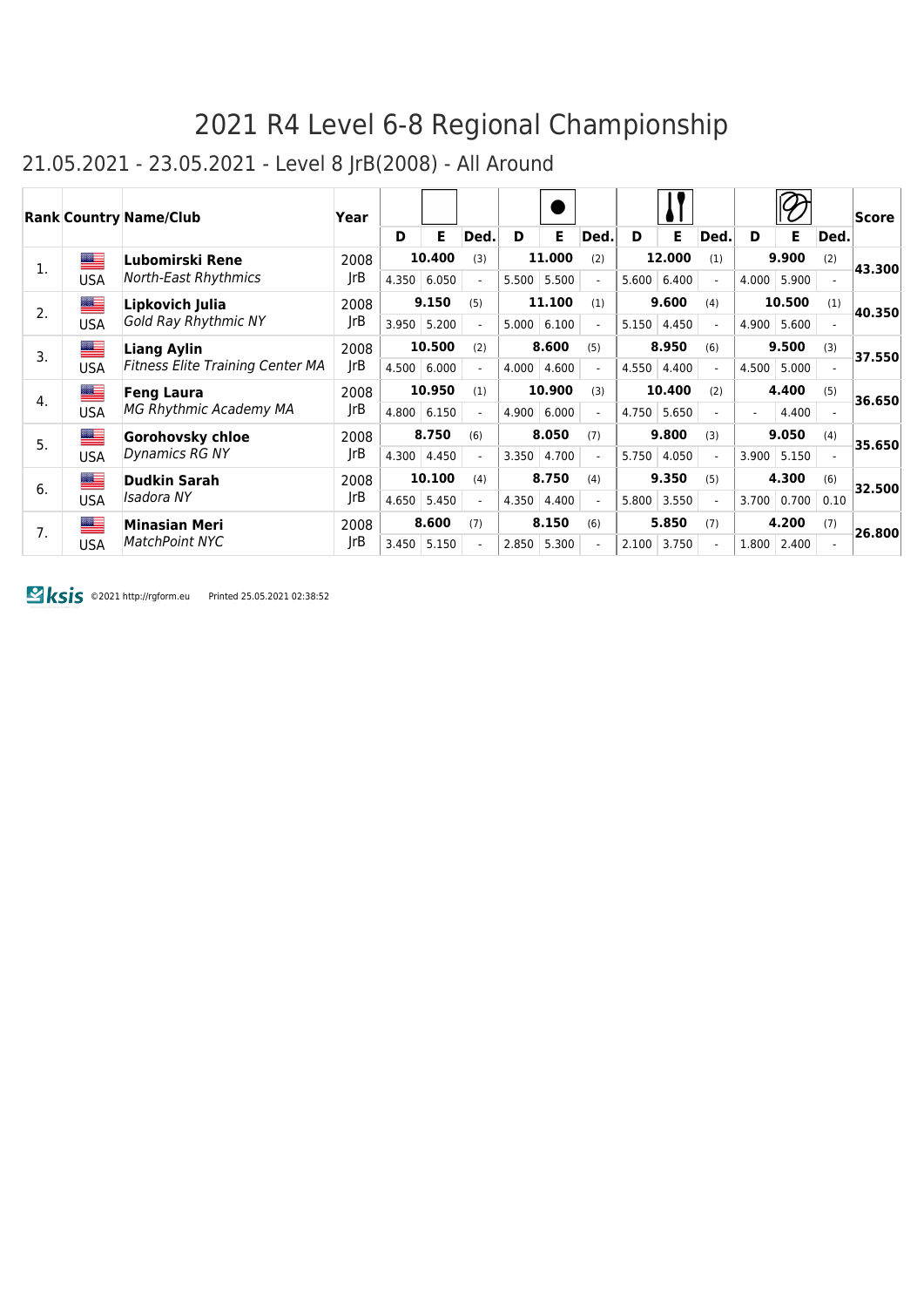### 21.05.2021 - 23.05.2021 - Level 8 JrB(2006) - All Around

|    |     | <b>Rank Country Name/Club</b>                          | Year        |       |       |      |       |       |                |       |       |                          |       |        |      | Score  |       |      |                                  |  |       |       |
|----|-----|--------------------------------------------------------|-------------|-------|-------|------|-------|-------|----------------|-------|-------|--------------------------|-------|--------|------|--------|-------|------|----------------------------------|--|-------|-------|
|    |     |                                                        |             | D     | Е     | Ded. | D     | E.    | Ded.           | D     | Е     | Ded.                     | D     | Е      | Ded. |        |       |      |                                  |  |       |       |
|    | ▆▆  | <b>Borskiy Aliyah</b>                                  | 2006        |       | 9.150 | (2)  |       | 8.850 | (2)            |       | 9.900 | (1)                      |       | 10,400 | (1)  | 38.300 |       |      |                                  |  |       |       |
|    | USA | <b>Fitness Elite Training Center MA</b>                | JrB         | 3.800 | 5.350 |      | 5.300 | 3.550 | $\overline{a}$ | 5.050 | 4.850 | $\overline{a}$           | 5.450 | 4.950  |      |        |       |      |                                  |  |       |       |
| 2. | ▆▆  | lablenski Nia                                          | 2006        |       | 9.850 | (1)  |       | 9.500 | (1)            |       | 9.900 | (1)                      |       | 7.500  | (4)  | 36.750 |       |      |                                  |  |       |       |
|    | USA | OK Rhythmic Empire MA                                  | JrB         | 5.000 | 4.900 | 0.05 | 5.050 | 4.450 | $\overline{a}$ | 4.700 | 5.200 | $\overline{a}$           | 3.600 | 3.900  |      |        |       |      |                                  |  |       |       |
| 3. | ▆▆  | <b>Chen Kaylen</b>                                     |             | 9.100 |       | (3)  |       | 5.700 | (4)            |       | 8.500 | (3)                      |       | 7.550  | (3)  | 30.850 |       |      |                                  |  |       |       |
|    | USA | <b>Boston Rhythmic MA</b>                              | JrB         | 3.950 | 5.150 |      | 3.600 | 2.100 | $\overline{a}$ | 4.500 | 4.050 | 0.05                     | 3.750 | 3.800  |      |        |       |      |                                  |  |       |       |
| 4. | ██  | <b>Anderson Vanessa</b><br>North-East Rhythmics<br>USA | 2006<br>JrB |       | 8.200 | (4)  |       | 6.700 | (3)            |       | 7.000 | (4)                      |       | 7.750  | (2)  | 29.650 |       |      |                                  |  |       |       |
|    |     |                                                        |             |       |       |      |       |       |                |       |       |                          | 3.100 | 5.100  |      | 3.700  | 3.250 | 0.25 | 3.050<br>3.950<br>$\overline{a}$ |  | 2.900 | 4.850 |
| 5. | ▆   | Makary Karma                                           | 2006        |       | 8.050 | (5)  |       | 5.700 | (4)            |       | 5.150 | (5)                      |       | 5.900  | (5)  | 24.800 |       |      |                                  |  |       |       |
|    | USA | <b>MG Rhythmic Academy MA</b>                          | JrB         | 3.900 | 4.150 |      | 3.150 | 2.550 | $\overline{a}$ | 1.700 | 3.450 | $\overline{\phantom{a}}$ | 3.150 | 2.900  | 0.15 |        |       |      |                                  |  |       |       |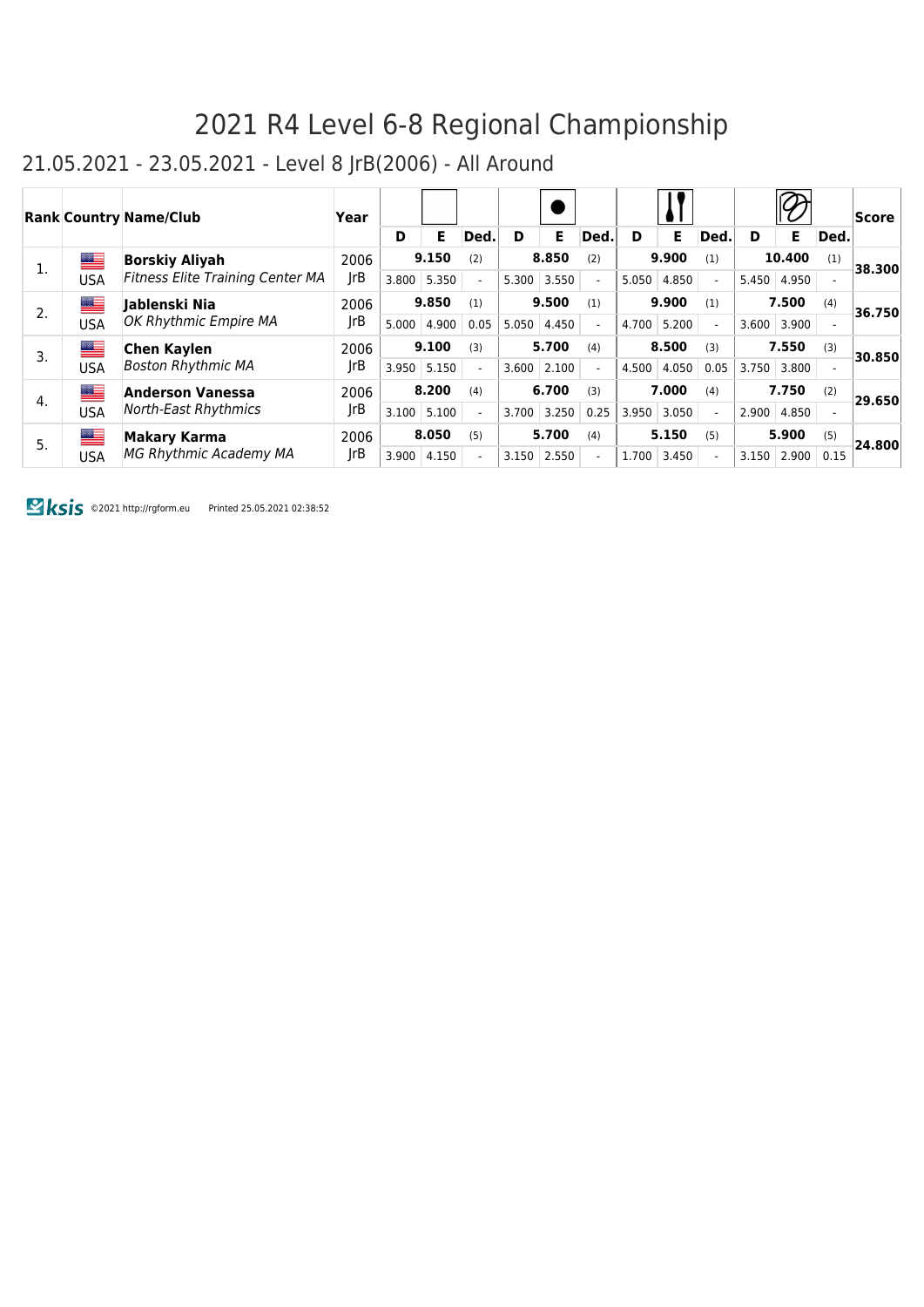#### 21.05.2021 - 23.05.2021 - Level 8 Sr() - All Around

|    |               | <b>Rank Country Name/Club</b>        | Year      |       |       |       |       |       |        | <b>Score</b> |       |       |       |             |        |        |
|----|---------------|--------------------------------------|-----------|-------|-------|-------|-------|-------|--------|--------------|-------|-------|-------|-------------|--------|--------|
|    |               |                                      |           | D     |       | Ded.  | D     |       | Ded.   | D            |       | Ded.  | D     |             | Ded.   |        |
|    | Alisova Maria | 2005                                 | 8.350     |       | (1)   | 9.150 |       | (1)   | 10.600 |              | (1)   | 9.800 |       | (1)         | 37.900 |        |
| ∸. | USA           | Dynamics RG NY                       | د         | 4.000 | 4.350 |       | 4.850 | 4.300 |        | 5.850        | 4.750 |       |       | 4.750 5.050 |        |        |
| 2. | USA           | Boytsova Anastasia<br>Matchpoint NYC | 2005<br>ر |       | 7.200 | (2)   |       | 7.300 | (2)    |              | 5.600 | (2)   |       | 6.250       | (2)    | 26.350 |
|    |               |                                      |           | 3.350 | 3.850 |       | 3.000 | 4.300 |        | 4.050        | 1.750 | 0.20  | 3.000 | 3.250       |        |        |